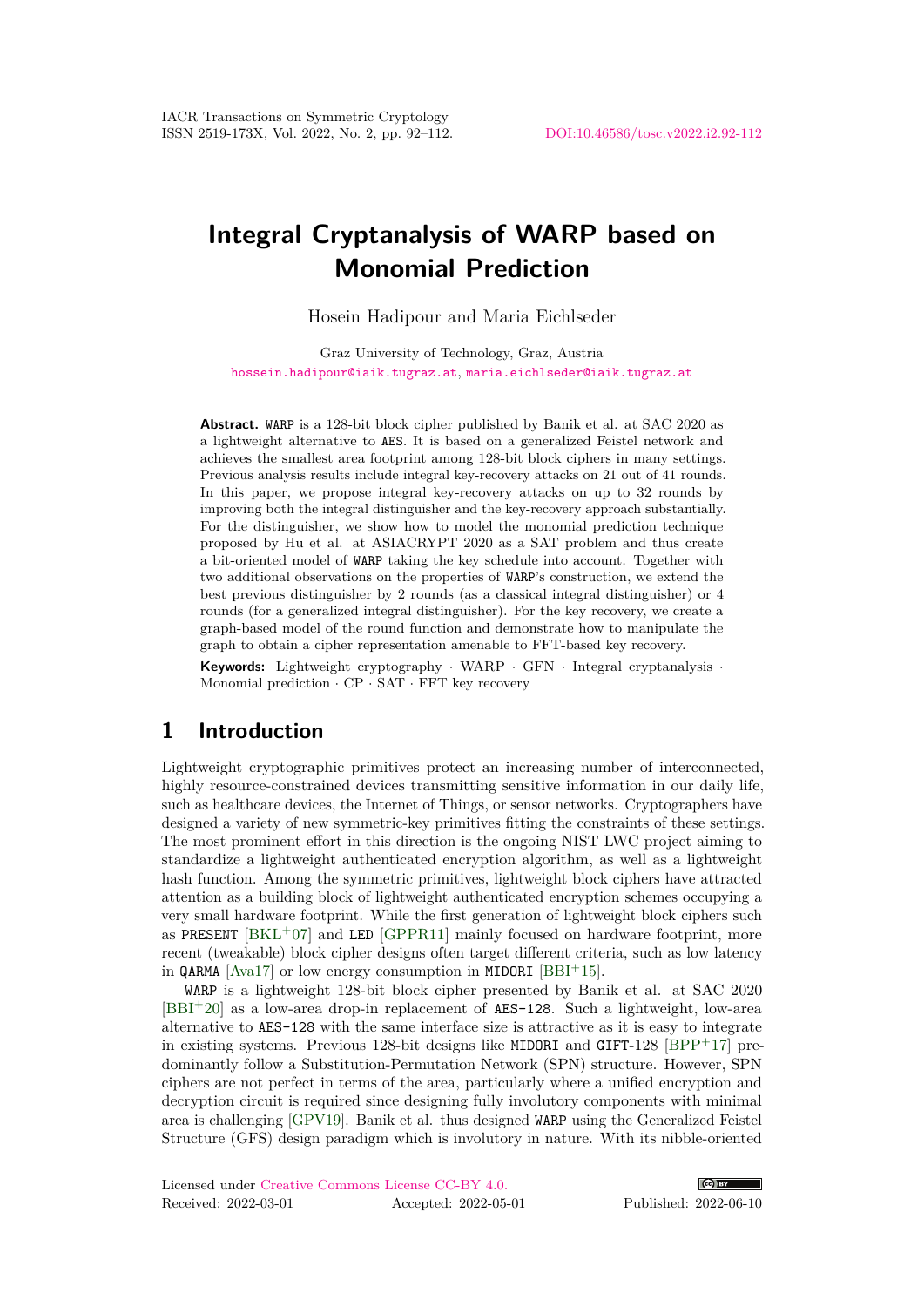4-bit branches, the *F*-function consists only of a small 4-bit S-box followed by the key addition – an order of operations inspired by PICCOLO  $[SHH+11]$ . The resulting design shares similarities with LBlock [\[WZ11\]](#page-20-1) and LBlock-like functions, but provides better diffusion of active S-boxes. At the same time, the design is significantly smaller than the prior ones for both encryption-only and unified encryption and decryption implementations.

The designers of WARP also provide security analysis against differential, linear, impossible differential, and integral attacks  $[BBI^+20]$  $[BBI^+20]$ . Regarding impossible differential attacks, they show a 21-round impossible differential distinguisher. Applying the method of Sasaki and Todo [\[ST17\]](#page-20-2), we find that zero-correlation distinguishers also reach 21 rounds  $(e_{i+120} \nightharpoonup e_{i+60}$  and  $e_{i+56} \nightharpoonup e_{i+124}$  for  $0 \leq i \leq 3$ ). For integral attacks, the designers argue that (nibble-oriented) integral distinguishers can cover no more than 20 rounds, and key-recovery attacks can extend these by at most 1 round. Additionally, there are a few third-party analysis results focusing primarily on WARP's differential properties [\[KY21a,](#page-20-3)[TB21\]](#page-20-4). Teh and Biryukov [\[TB21\]](#page-20-4) provided a more accurate analysis against differential attacks taking the clustering effect into account. They also investigate the security of WARP against boomerang attacks. The results are summarized in [Table 1.](#page-1-0)

<span id="page-1-0"></span>**Table 1:** Distinguishers and key-recovery attacks on round-reduced WARP. Gen. integral refers to generalized integral properties where the sum is taken over a function of the ciphertext bits rather than directly over the bits.

| $\#\mathrm{R}$ | Data         | Time      | Memory   | Attack           | Dist. / Key rec.           | Reference                   |
|----------------|--------------|-----------|----------|------------------|----------------------------|-----------------------------|
| 20             | 2124         |           |          | Integral         | $\blacksquare$ / $\square$ | $[BBI+20]$                  |
| 20             | $2^{123}$    |           |          | Integral         | $\blacksquare$ / $\square$ | Subsection 3.2              |
| 21             | $2^{124}$    |           |          | Integral         | $\blacksquare$ / $\square$ | Subsection 3.2              |
| 22             | $2^{127}$    |           |          | Integral         | ■/□                        | Subsection 3.2              |
| 22             | $2^{123}$    |           |          | Gen. integral    | $\blacksquare$ / $\square$ | Subsection 4.1              |
| 23             | $2^{124}$    |           |          | Gen. integral    | $\blacksquare$ / $\square$ | Subsection 4.1              |
| 24             | $2^{127}$    |           |          | Gen. integral    | $\blacksquare / \square$   | Subsection 4.1              |
| 21             | $2^{124}$    |           |          | Integral         | $\Box$ / $\Box$            | $[BBI+20]$                  |
| 32             | $2^{127}$    | $2^{127}$ | 2108     | Integral         | $\Box / \blacksquare$      | Section 4                   |
| 18             | $2^{104.62}$ |           |          | Differential     | $\blacksquare$ / $\square$ | [TB21]                      |
| 21             |              |           |          | Impossible diff. | ■ / □                      | $[BBI+20]$                  |
| 21             |              |           |          | Zero-correlation | $\blacksquare$ / $\square$ | Section 1                   |
| 21             | $2^{113}$    | $2^{113}$ | $2^{72}$ | Differential     | $\Box$ / $\Box$            | [KY21b]                     |
| 23             | 2106.62      | 2106.62   | 2106.62  | Differential     |                            | [TB21]                      |
| 24             | 2126.06      | 2125.18   | 9127.06  | Rectangle        |                            | $\left[ \text{TB}21\right]$ |

**Our contributions.** In this paper, we show how to improve both integral distinguishers and key-recovery techniques for WARP to extend the previous integral attack by 11 rounds to 32 (out of 41) rounds. While the previous distinguishers are based on a nibble-wise model, we provide a bit-oriented analysis using the recently introduced monomial prediction technique [\[HSWW20\]](#page-20-6). To apply the technique, we show how to encode the properties as a Constraint Programming (CP) or a SAT problem based on a Monomial Prediction Table (MPT). Our implementation is available in the following Github repository and can be applied to other designs as well:

#### <https://github.com/hadipourh/mpt>

Additionally, we offer two observations following from WARP's choice of adding the key after the S-box. Overall, this allows us to extend the previous integral distinguishers by 4 rounds. To the best of our knowledge, the resulting 24-round generalized integral distinguisher is the longest distinguisher for WARP.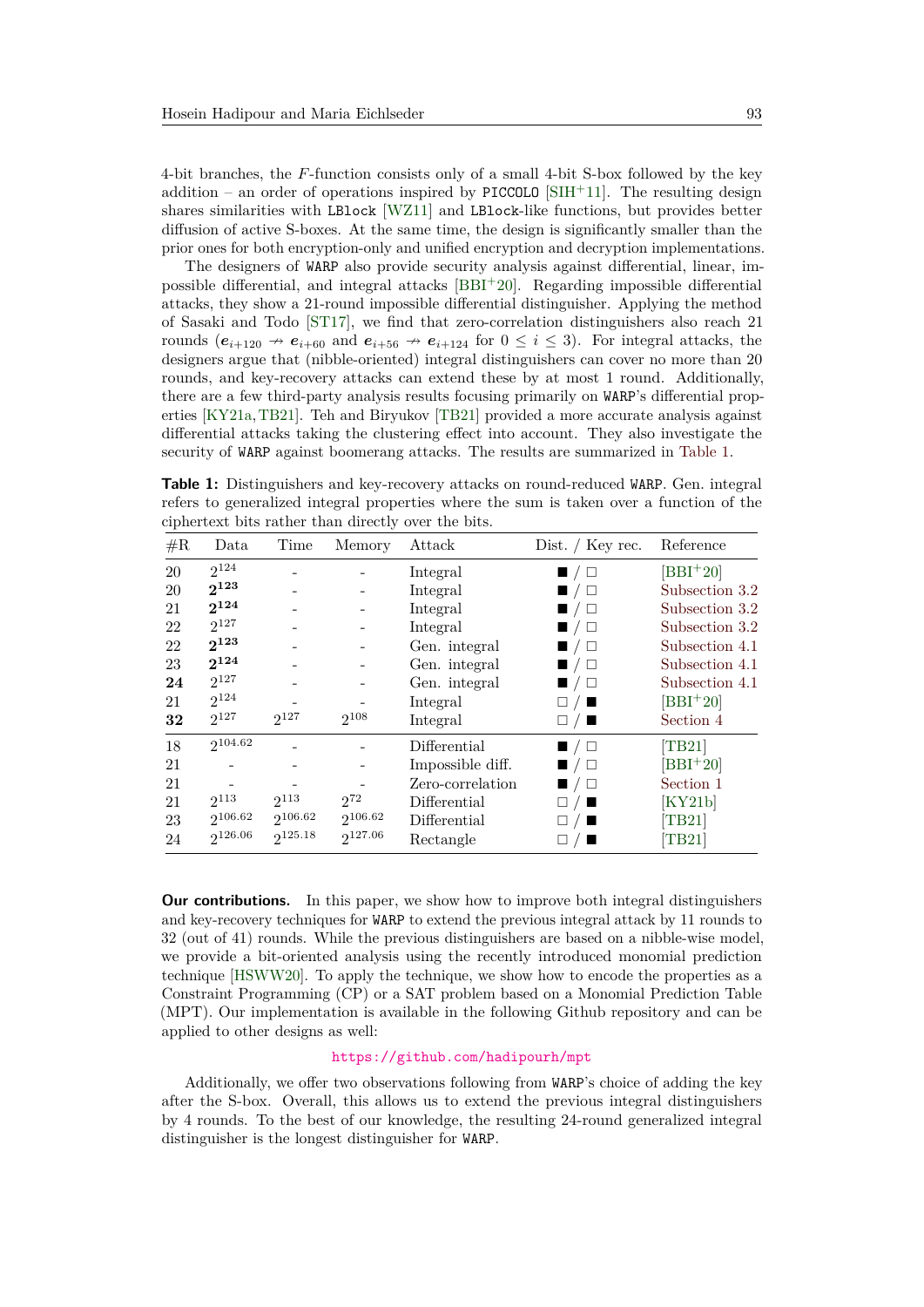We then extend the distinguisher to a 32-round key-recovery attack. Due to the high data complexity of  $2^{127}$  queries for the distinguisher, we are quite constrained in the keyrecovery phase, and need to carefully restructure the dependency graph in such a way that efficient key-recovery techniques such as the Meet-in-the-Middle (MitM) [\[SW12\]](#page-20-7) and Fast Fourier Transform (FFT) [\[TA14\]](#page-20-8) techniques become applicable. With a semi-automated graph-based approach, we still manage to add 8 rounds. The final attack complexity is dominated by the  $2^{127}$  chosen-plaintext queries and thus close to generic attacks. If desired, the attack can easily be converted to a 31-round attack with complexity  $2^{125}$ . In any case, the attack covers substantially more rounds than other published key-recovery attacks.

**Outline.** We recall the specification of WARP and background on integral cryptanalysis and monomial trails in [Section 2.](#page-2-0) In [Section 3,](#page-5-0) we show how to model monomial prediction for block ciphers as a CP or SAT problem, and apply our tool to find longer integral distinguishers for WARP. In [Section 4,](#page-9-0) we extend our distinguisher to a key-recovery attack on 32-round WARP by representing many rounds as a directed acyclic graph to make them amenable to the MitM FFT key-recovery technique.

# <span id="page-2-0"></span>**2 Preliminaries and Notation**

In this section, we provide a brief specification of WARP and also introduce the notation used in this paper, as well as background on integral attacks and monomial prediction.

### **2.1 Specification of WARP**

WARP is a 128-bit block cipher aiming at small-footprint circuit in the field of 128-bit lightweight block ciphers and follows a variant of the 32-branch GFS design paradigm. It receives a 128-bit plaintext with a 128-bit key and performs 40 full rounds plus 1 partial round to produce a 128-bit ciphertext. The internal state of WARP can be represented as  $X = X_0 || \cdots || X_{31}$ , where  $X_i \in \{0,1\}^4$ . WARP splits the 128-bit master key *K* into two 64-bit halves, i.e.,  $K = K^0||K^1$ , and  $K^{(r-1)}$  mod 2 is used as the round-key in the *r*th round. The *i*th nibble of the round-key  $K^{(b)}$  in round  $b = (r - 1) \text{ mod } 2$  is denoted by  $K_i^{(b)}$ , where  $b \in \{0,1\}$ , and  $0 \le i \le 15$ . We denote the *i*th nibble in the input of *r*th round by  $X_i^{(r-1)}$ , where  $1 \le r \le 41$  and  $0 \le i \le 31$ . We also sometimes use bitwise indexing, denoting the *i*th bit of  $X^{(r-1)}$  counting from the left (MSB) by  $x_i^{(r-1)}$ , where  $0 \le i \le 127$ . When it is clear from the context, we only use a number between 0 and 127 to represent a certain bit of the internal state.

<span id="page-2-1"></span>

**Figure 1:** The round function of WARP.

As [Figure 1](#page-2-1) illustrates, the round function of WARP first applies the same S-box  $S: \{0,1\}^4 \to \{0,1\}^4$  as well as the round-key addition on each of two consecutive nibbles of internal state. Next, a round constant is added and a permutation  $\pi : \{0, \ldots, 31\} \rightarrow$ {0*, . . . ,* 31} is applied on the position of nibbles. The last round of WARP does not include the nibble permutation. [Table 2](#page-3-0) describes the nibble permutation *π*. [Table 3](#page-3-1) shows the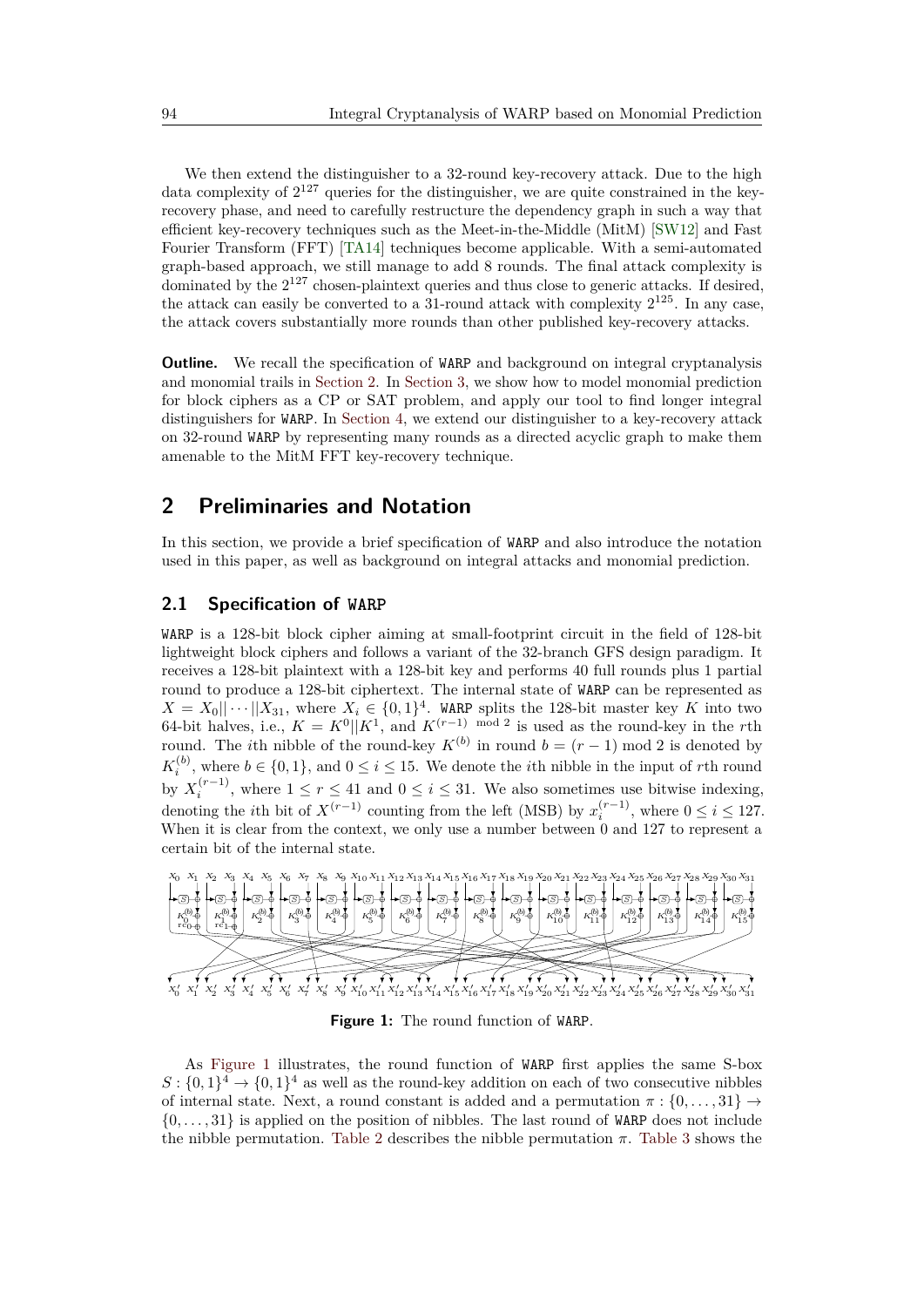lookup table of WARP's S-box *S*, while [Table 4](#page-3-2) lists its Algebraic Normal Form (ANF). We refer to the WARP specification  $[BBI+20]$  $[BBI+20]$  for full details.

<span id="page-3-0"></span>

|                                                                                   |  |  |  | <b>FUDIC 2.</b> THOOR POINTWONDED A OF WHILE. |  |  |  |  |  |
|-----------------------------------------------------------------------------------|--|--|--|-----------------------------------------------|--|--|--|--|--|
| $x$   0   1   2   3   4   5   6   6   7   8   8   9   10   11   12   13   14   15 |  |  |  |                                               |  |  |  |  |  |
| $\pi(x)$ 31 6 29 14 1 12 21 8 27 2 3 0 25 4 23 10                                 |  |  |  |                                               |  |  |  |  |  |
| x   16 17 18 19 20 21 22 23 24 25 26 27 28 29 30 31                               |  |  |  |                                               |  |  |  |  |  |
| $\pi(x)$   15 22 13 30 17 28 5 24 11 18 19 16 9 20 7 26                           |  |  |  |                                               |  |  |  |  |  |

**Table 2:** Nibble permutation  $\pi$  of WARP

<span id="page-3-1"></span>

| <b>Table 3:</b> 4-bit S-box $S$ of WARP. |  |  |  |  |  |  |  |  |  |  |  |  |  |
|------------------------------------------|--|--|--|--|--|--|--|--|--|--|--|--|--|
| x 0 1 2 3 4 5 6 7 8 9 a b c d e f        |  |  |  |  |  |  |  |  |  |  |  |  |  |
| $S(x)$ cad 3 e b f 7 8 9 1 5 0 2 4 6     |  |  |  |  |  |  |  |  |  |  |  |  |  |

**Table 4:** Algebraic Normal Form (ANF) of the WARP S-box *S*.

<span id="page-3-2"></span>

|            | Bit 0, MSB $\vert x_0 x_1 x_3 + x_1 x_2 x_3 +$                  | $x_0 x_1 + x_1 x_3 + x_2 x_3 + 1$         |                 |
|------------|-----------------------------------------------------------------|-------------------------------------------|-----------------|
| Bit 1      | $x_0 x_1 x_2 + x_0 x_1 x_3 + x_1 x_2 x_3 + x_0 x_3 +$           |                                           | $x_0 + x_3 + 1$ |
| Bit 2      |                                                                 | $x_0 x_2 + x_0 x_3 + x_2 x_3 + x_0 + x_2$ |                 |
| Bit 3, LSB | $x_0 x_1 x_2 + x_0 x_1 x_3 + x_1 x_2 x_3 + x_0 x_2 + x_0 x_3 +$ |                                           | X1              |

#### **2.2 Boolean Functions**

To represent bit vectors, we use bold italic lowercase letters, e.g.,  $x \in \mathbb{F}_2^n$  denotes the *n*-bit vector  $x = (x_0, \dots, x_{n-1})$ . We also denote the *n*-bit zero vector by **0**, and  $e_i$  represents a unit vector in which all coordinates are zero except for the *i*th coordinate which is equal to one. We also define a partial order over the set of *n*-bit vectors, such that for any *n*-bit vectors *x* and *y*,  $x \le y$  if  $x_i \le y_i$  for all *i*. A Boolean function  $f : \mathbb{F}_2^n \to \mathbb{F}_2$  can be uniquely represented by a multivariate polynomial in  $\frac{\mathbb{F}_2[x_0,...,x_{n-1}]}{\langle x_0^2+x_0,...,x_{n-1}^2+x_{n-1}\rangle}$  which is called its *algebraic normal form* (ANF) and is defined as follows:

$$
f(\boldsymbol{x}) = f(x_0, \dots, x_{n-1}) = \sum_{\boldsymbol{u} \in \mathbb{F}_2^n} a_{\boldsymbol{u}} \cdot \left( \prod_{i=0}^{n-1} x_i^{u_i} \right), \text{ where } a_{\boldsymbol{u}} \in \mathbb{F}_2.
$$

To compactly represent a monomial  $\prod_{i=0}^{n-1} x_i^{u_i}$ , we use  $x^u$  or  $\pi_u(x)$ . Moreover, given a Boolean function  $f = \sum_{u \in \mathbb{F}_2^n} a_u \cdot x^u$ , the coefficients of its ANF can be uniquely determined from its values and vice versa:

$$
a_{\mathbf{u}} = \sum_{\mathbf{x} \leq \mathbf{u}} f(\mathbf{x}), \text{ and } f(\mathbf{u}) = \sum_{\mathbf{x} \leq \mathbf{u}} a_{\mathbf{x}}, \text{ for all } \mathbf{u} \in \mathbb{F}_2^n.
$$

A vectorial Boolean function is a function  $f: \mathbb{F}_2^n \to \mathbb{F}_2^m$  whose m coordinates are Boolean functions in *n* variables and it is compactly denoted by  $y = f(x)$ . To show the presence and the absence of monomial  $\pi_u(x)$  in the ANF of  $\pi_v(y)$ , we use  $\pi_u(x) \to \pi_v(y)$ , and  $\pi_u(x) \rightarrow \pi_v(y)$ , respectively.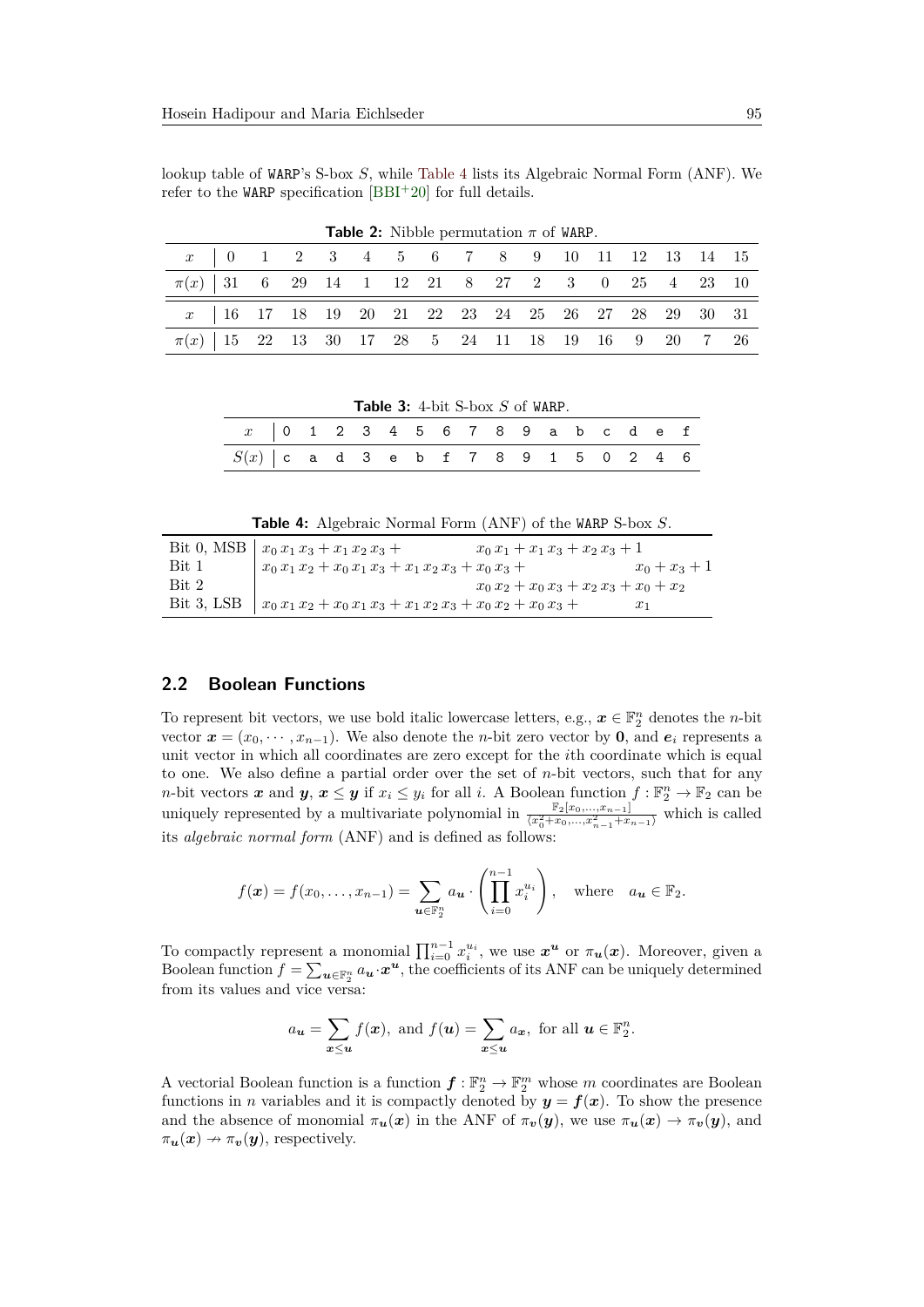#### **2.3 Integral Cryptanalysis**

The idea of integral analysis was first introduced as a theoretical generalization of differential cryptanalysis by Lai [\[Lai94\]](#page-20-9) and as a practical attack by Daemen et al. [\[DKR97\]](#page-19-7). Knudsen and Wagner formalized the concept [\[KW02\]](#page-20-10). The core idea of integral cryptanalysis is finding a set of inputs such that sum of the resulting outputs is key-independent in some positions. In the context of symmetric-key cryptography, any primitives can be represented as a vectorial Boolean function in a combination of secret and public variables. The set of inputs in bit-based integral analysis usually consists of inputs taking all possible combinations in *d* input bits, whereas the remaining bits take a fixed value. Such input sets form a linear subspace of dimension *d*, so the resulting output sets are the *d*th derivative of the corresponding vectorial Boolean function with respect to the active input bits, i.e., those bits that are not fixed [\[Lai94\]](#page-20-9). An approach to find the key-independent output positions is detecting those output bits whose ANF do not include monomials containing key bits as well as active input bits, since the *d*th derivative of such output bits with respect to the active bits is constant (zero-sum or one-sum).

However, in terms of the computational complexity, the vectorial Boolean functions corresponding to cryptographic primitives are usually very hard to construct directly, and hence cryptographers have to use indirect approaches to inspect the algebraic properties of vectorial Boolean functions. *Monomial prediction* [\[HSWW20\]](#page-20-6) is a new technique to determine the presence of a particular monomial in the product of the coordinate functions of a vectorial Boolean function, when directly constructing it is computationally infeasible. This technique exploits the fact that a cryptographic vectorial Boolean function  $f: \mathbb{F}_2^{n_0} \to \mathbb{F}_2^{n_r}$  is usually a composition of several simpler vectorial Boolean functions  $\tilde{\bm{f}}_i: \mathbb{F}_2^{\tilde{n}_{i-1}} \to \tilde{\mathbb{F}}_2^{n_i}$ , such that  $\bm{x}^{(i)} = \bm{f}_i\left(\bm{x}^{(i-1)}\right)$  for  $1 \leq i \leq r$ , i.e.,  $\bm{f} = \bm{f}_r \circ \cdots \circ \bm{f}_1$ , where the algebraic representation of each smaller vectorial Boolean function  $f_i$  is available. Assuming that  $\mathbf{x}^{(i)} = \mathbf{f}_i\left(\mathbf{x}^{(i-1)}\right)$ , for any  $\mathbf{u}^{(i)} \in \mathbb{F}_2^{n_i}$ , we can describe  $\pi_{\mathbf{u}^{(i)}}(\mathbf{x}^{(i)})$  in variables  $\mathbf{x}^{(i-1)}$ as follows:

$$
\pi_{\bm{u}^{(i)}}(\bm{x}^{(i)}) = \sum_{\pi_{\bm{u}^{(i-1)}}(\bm{x}^{(i-1)}) \rightarrow \pi_{\bm{u}^{(i)}}(\bm{x}^{(i)})} \pi_{\bm{u}^{(i-1)}}(\bm{x}^{(i-1)})
$$

Accordingly, to follow the presence of monomials in a sequence of vectorial Boolean functions that are applied one after another, Hu et al. [\[HSWW20\]](#page-20-6) defined the concept of monomial trails and proposed how to model them using MILP.

**Definition 1** (Monomial Trail [\[HSWW20\]](#page-20-6)). Let  $x^{(i)} = f_i(x^{(i-1)})$  for  $1 \le i \le r$ . A  ${\rm sequence~of~monomials}~(\pi_{\bm u^{(0)}}(\bm x^{(0)}),\ldots,\pi_{\bm u^{(i)}}(\bm x^{(i)}),\ldots,\pi_{\bm u^{(r)}}(\bm x^{(r)})) \text{ is an $r$-round monomial}$ trail connecting  $\pi_{\bm{u}^{(0)}}(\bm{x}^{(0)})$  and  $\pi_{\bm{u}^{(r)}}(\bm{x}^{(r)})$  with respect to the composition function  $\boldsymbol{f} = \boldsymbol{f}_r(\boldsymbol{x}^{(r-1)}) \circ \ldots \circ \boldsymbol{f}_1(\boldsymbol{x}^{(0)})$  if

$$
\pi_{\boldsymbol{u}^{(0)}}(\boldsymbol{x}^{(0)}) \rightarrow \cdots \rightarrow \pi_{\boldsymbol{u}^{(i)}}(\boldsymbol{x}^{(i)}) \rightarrow \cdots \rightarrow \pi_{\boldsymbol{u}^{(r)}}(\boldsymbol{x}^{(r)}).
$$

If there is at least one monomial trail from  $\pi_{\bm u^{(0)}}(\bm x^{(0)})$  to  $\pi_{\bm u^{(r)}}(\bm x^{(r)}),$  we write  $\pi_{\bm u^{(0)}}(\bm x^{(0)}) \leadsto$  $\pi_{\bm{u}^{(r)}}(\bm{x}^{(r)})$ . Otherwise,  $\pi_{\bm{u}^{(0)}}(\bm{x}^{(0)}) \nleftrightarrow \pi_{\bm{u}^{(r)}}(\bm{x}^{(r)})$ .

For a given composition sequence of vectorial Boolean functions, the following lemma guarantees the absence of a monomial in the ANF of the resulted composite function.

<span id="page-4-0"></span>**Lemma 1** ( [HSWW20]). If 
$$
\pi_{\mathbf{u}^{(0)}}(\mathbf{x}^{(0)}) \to \pi_{\mathbf{u}^{(r)}}(\mathbf{x}^{(r)})
$$
, then  $\pi_{\mathbf{u}^{(0)}}(\mathbf{x}^{(0)}) \leadsto \pi_{\mathbf{u}^{(r)}}(\mathbf{x}^{(r)})$ ; or, equivalently,  $\pi_{\mathbf{u}^{(0)}}(\mathbf{x}^{(0)}) \nleftrightarrow \pi_{\mathbf{u}^{(r)}}(\mathbf{x}^{(r)})$  implies  $\pi_{\mathbf{u}^{(0)}}(\mathbf{x}^{(0)}) \to \pi_{\mathbf{u}^{(r)}}(\mathbf{x}^{(r)})$ .

Hu et al. [\[HSWW20\]](#page-20-6) also show that the parity of the number of monomial trails connecting  $\pi_{\bm{u}^{(0)}}(\bm{x}^{(0)})$  and  $\pi_{\bm{u}^{(r)}}(\bm{x}^{(r)})$  perfectly determines the presence or absence of  $\pi_{\bm u^{(0)}}(\bm x^{(0)})$  in the ANF of  $\pi_{\bm u^{(r)}}(\bm x^{(r)}).$  This requires counting the monomial trails. Moreover, Hu et al. prove that the monomial prediction technique and the 3-Subset Division Property without Unknown subset (3SDPwoU) [\[HLM](#page-20-11)<sup>+</sup>20] are equivalent and perfect detection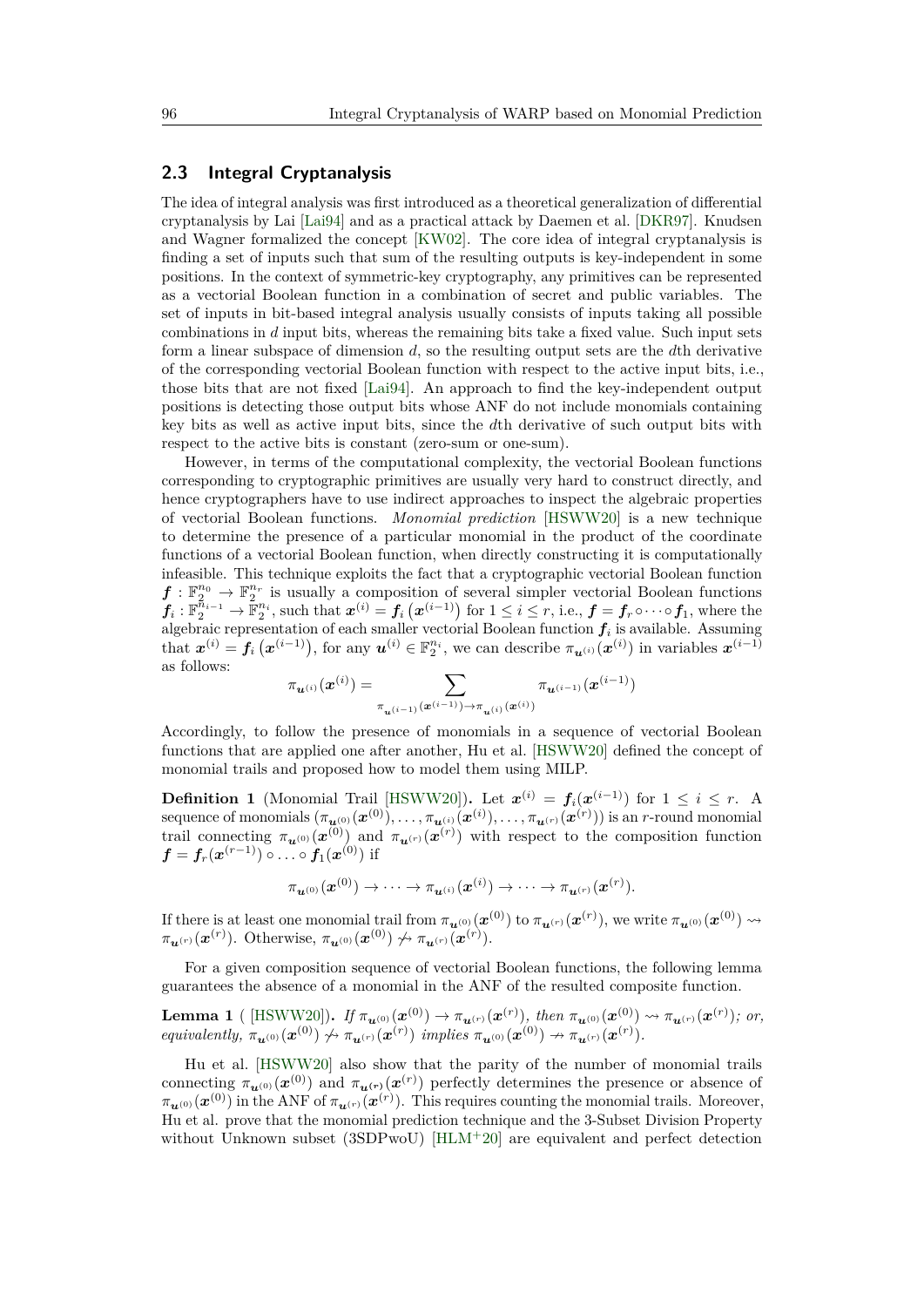algorithms to detect the presence or absence of monomials in the ANF of Boolean functions. The downside is that for composite vectorial Boolean functions coming from cryptographic primitives, the number of monomial trails between two monomials can be extremely large, which makes counting the number of monomial trails computationally difficult. However, as we will show in the next sections, [Lemma 1](#page-4-0) is sufficient to detect key-independent bits in integral cryptanalysis.

**Key-recovery for integral attacks.** The easiest way to extend an integral distinguisher where some bit positions sum to  $0$  across  $N$  queries to a key-recovery attack is to evaluate the sum for each of the  $2^k$  key candidates, if  $k$  key bits are necessary to partially decrypt the ciphertext to the relevant target bits. Several techniques have been proposed to reduce this key-recovery complexity of  $\mathcal{O}(N \cdot 2^k)$  partial decryptions under certain circumstances, including the partial-sum technique by Ferguson et al.  $[FKL<sup>+</sup>00]$  $[FKL<sup>+</sup>00]$ , the Meet-in-the-Middle (MitM) technique by Sasaki and Wang [\[SW12\]](#page-20-7), and the Fast Fourier Transform (FFT) technique by Todo and Aoki [\[TA14\]](#page-20-8). We refer to [Subsection 4.2](#page-10-1) for more details.

# <span id="page-5-0"></span>**3 Modeling Monomial Prediction for Block Ciphers**

Denoting the key, plaintext and ciphertext variables by  $k, x$ , and  $y$  respectively, a block cipher  $y = E(k, x)$  can be considered as a family of functions indexed by k.

$$
E_{\mathbf{k}} : \mathbb{F}_2^n \to \mathbb{F}_2^n
$$

$$
(\mathbf{k}, \mathbf{x}) \mapsto \mathbf{y} = E(\mathbf{k}, \mathbf{x}).
$$

Hence, any product of ciphertext bits  $y^v$  can be expressed as a Boolean function  $f(k, x)$ :

<span id="page-5-1"></span>
$$
\sum_{(\mathbf{u},\mathbf{v}) \in \mathbb{F}_2^n \times \mathbb{F}_2^k} a_{\mathbf{u},\mathbf{v}} \cdot \mathbf{k}^v x^{\mathbf{u}} = \sum_{\mathbf{u} \in \mathbb{F}_2^n} \left( \sum_{\mathbf{v} \in \mathbb{F}_2^k} a_{\mathbf{u},\mathbf{v}} \cdot \mathbf{k}^v \right) \cdot x^{\mathbf{u}} = \sum_{\mathbf{u} \in \mathbb{F}_2^n} a_{\mathbf{u}}(\mathbf{k}) \cdot x^{\mathbf{u}}, \tag{1}
$$

where k denotes the key size,  $a_{\mathbf{u},\mathbf{v}} \in \mathbb{F}_2$ , for all  $(\mathbf{u},\mathbf{v}) \in \mathbb{F}_2^n \times \mathbb{F}_2^k$ , and  $a_{\mathbf{u}}(\mathbf{k}) = \sum_{\mathbf{v} \in \mathbb{F}_2^k} a_{\mathbf{u},\mathbf{v}}$ .  $k^v$ . In the single-key setting,  $x$  is a public variable, whereas  $k$  takes a fixed unknown value. For a fixed key **k** and for any  $u \in \mathbb{F}_2^n$ , the coefficient of  $x^u$  in [Equation 1](#page-5-1) is determined by

$$
a_{\mathbf{u}}(\mathbf{k}) = \sum_{\mathbf{x} \leq \mathbf{u}} f(\mathbf{k}, \mathbf{x}).
$$

If  $\pi_v(k) \cdot \pi_u(x) \nleftrightarrow f(k, x)$  for all  $v \in \mathbb{F}_2^k$ , then according to [Lemma 1,](#page-4-0)  $a_{u,v} = 0$  for all  $v \in \mathbb{F}_2^k$ , and hence  $a_u(k) = 0$  for any  $k \in \mathbb{F}_2^k$ . Moreover, if  $\pi_v(k) \cdot \pi_u(x) \nrightarrow f(k, x)$ holds for all  $v \in \mathbb{F}_2^k \setminus \{0\}$ , then  $a_{u,v} = 0$  for all  $v \in \mathbb{F}_2^k \setminus \{0\}$ , and as a result,  $a_u(k)$  is still key-independent, though it may not be zero. Given that an attacker can compute  $a_{\mathbf{u}}(\mathbf{k}) = \sum_{\mathbf{x} \leq \mathbf{u}} f(\mathbf{k}, \mathbf{x})$  by querying the encryption of  $\mathbb{C}_{\mathbf{u}} = {\mathbf{x} \in \mathbb{F}_2^n : \mathbf{x} \leq \mathbf{u}}$  in the chosen plaintext scenario,  $a_{\mathbf{u}}(\mathbf{k})$  yields a distinguisher when it is key-independent. In addition, if  $\pi_v(k) \cdot \pi_w(x) \nleftrightarrow f(k, x)$ , for all  $w \ge u$  and for all  $v \in \mathbb{F}_2^k$ , then  $a_w(k)$  is key-independent for all  $w \ge u$ , and hence  $\sum_{x \in \mathbb{C}_u} f(k, x)$  is key-independent, where  $\mathbb{C}_u$  is a set of plaintexts such that variables in  $\{x_i : u_i = 1\}$  are taking all possible combinations and the remaining variables are fixed to some arbitrary values.

#### **3.1 CP Encoding of Monomial Prediction**

Every cryptographic primitive can be divided into some smaller vectorial Boolean functions whose ANF are available. Therefore, modeling the propagation of monomial trails through the building blocks of cryptographic primitives, such as S-box, Xor, and Copy, or generally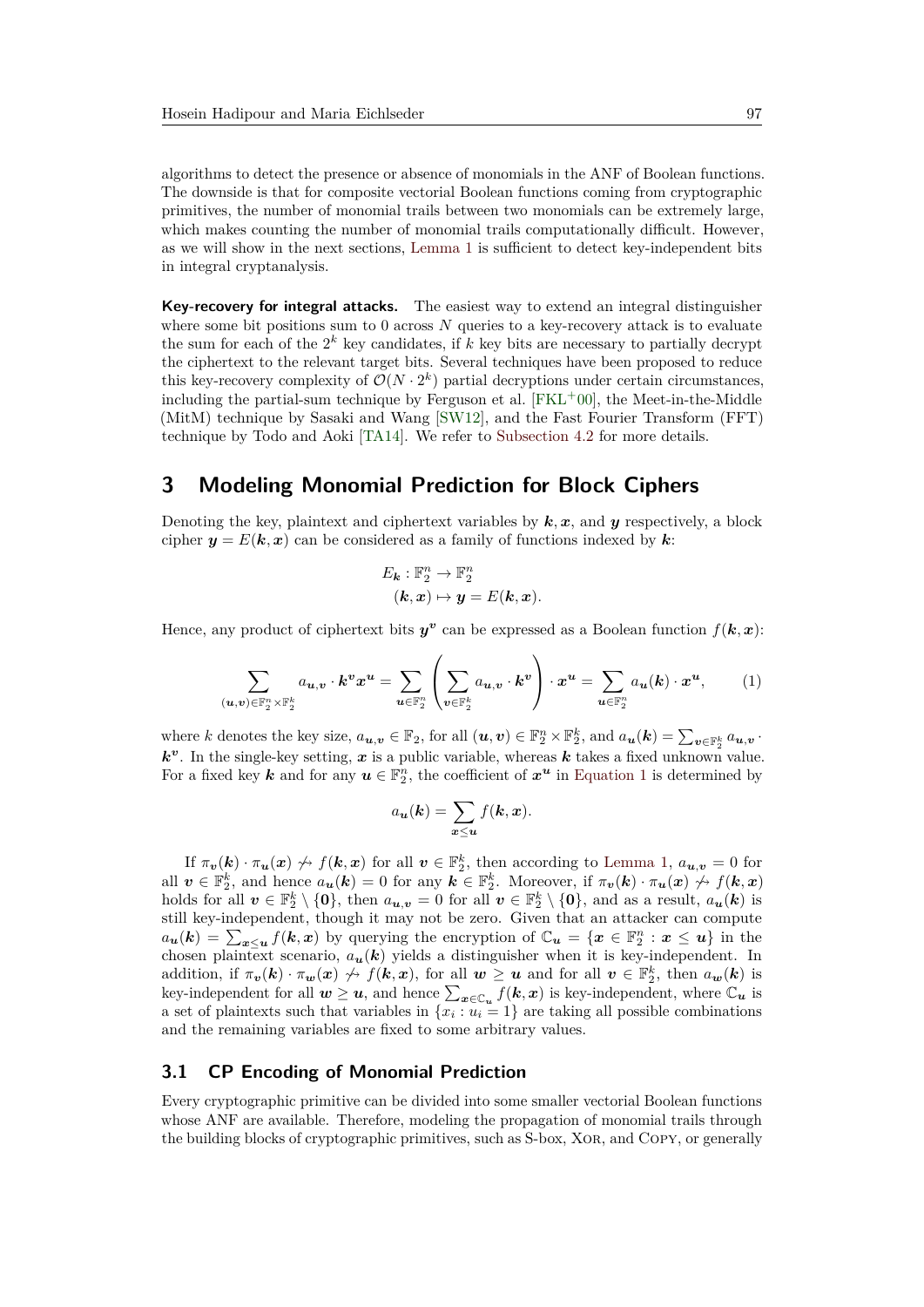small Boolean functions is sufficient to model the whole primitive. To model the behavior of a small vectorial Boolean function in terms of the propagation of monomial trails, we define the *monomial prediction table* (MPT).

**Definition 2** (Monomial Prediction Table (MPT))**.** For a vectorial Boolean function  $f: \mathbb{F}_2^m \to \mathbb{F}_2^n$  with  $y = f(x)$ , the monomial prediction table (MPT) of  $f$  is a  $2^m \times 2^n$ array such that for any  $u \in \mathbb{F}_2^m$  and  $v \in \mathbb{F}_2^n$ , MPT $(u, v) = 1$  if  $\pi_u(x) \to \pi_v(y)$ , and  $MPT(u, v) = 0$  otherwise.

<span id="page-6-0"></span>

| $\bm{u} \setminus$<br>$\boldsymbol{v}$ | 0         | 1            | 2                    | 3            | 4           | 5            | 6            | 7         | 8            | 9            | a            | b                    | C            | d            | e         | f                    |
|----------------------------------------|-----------|--------------|----------------------|--------------|-------------|--------------|--------------|-----------|--------------|--------------|--------------|----------------------|--------------|--------------|-----------|----------------------|
| 0                                      | 1         | $\cdot$      |                      | ٠            | 1           |              |              |           | 1            |              | ٠            | ٠                    | 1            |              |           |                      |
| $\mathbf{1}$                           | $\bullet$ | $\bullet$    | 1                    | $\bullet$    | 1           | $\bullet$    | $\cdot$      | $\bullet$ | $\bullet$    | ٠            | $\mathbf{1}$ | $\bullet$            | $\mathbf{1}$ |              |           | ٠                    |
| $\overline{2}$                         | $\bullet$ | 1            | $\bullet$            | $\bullet$    | $\bullet$   | 1            | $\cdot$      | $\bullet$ | $\bullet$    | 1            | $\bullet$    | $\bullet$            | $\bullet$    | 1            | $\bullet$ | $\bullet$            |
| 3                                      | $\bullet$ | $\bullet$    | $\ddot{\phantom{0}}$ | $\mathbf{1}$ | $\bullet$   | 1            | $\cdot$      | $\bullet$ | 1            | 1            | $\mathbf{1}$ |                      | $\bullet$    | $\mathbf{1}$ | $\cdot$   | ٠                    |
| 4                                      | $\bullet$ | $\bullet$    | 1                    | $\bullet$    | ٠           | $\bullet$    | 1            | $\bullet$ | $\bullet$    | $\bullet$    | 1            | $\ddot{\phantom{0}}$ | $\bullet$    | $\bullet$    | 1         | $\bullet$            |
| 5                                      | $\bullet$ | 1            | $\mathbf{1}$         | 1            | $\bullet$   | $\bullet$    | 1            | $\bullet$ |              | 1            | 1            | 1                    | ٠            | $\bullet$    | 1         | $\bullet$            |
| 6                                      | $\bullet$ | $\bullet$    | $\bullet$            | 1            | $\bullet$   | $\bullet$    | $\bullet$    | 1         | $\bullet$    | $\bullet$    | $\bullet$    | 1                    | $\bullet$    |              | $\bullet$ | 1                    |
| $\overline{7}$                         | $\bullet$ | 1            | $\bullet$            | $\bullet$    | 1           | $\mathbf{1}$ | $\mathbf{1}$ | $\bullet$ | $\bullet$    | 1            |              | ٠                    |              | $\bullet$    | $\bullet$ | 1                    |
| 8                                      | $\bullet$ |              | $\bullet$            | ٠            | 1           | $\bullet$    | $\cdot$      |           |              | ٠            |              | $\bullet$            | 1            | $\bullet$    | ٠         | ٠                    |
| 9                                      | $\bullet$ | 1            | 1                    | $\bullet$    | 1           | $\bullet$    | $\cdot$      | $\bullet$ |              | 1            | $\mathbf 1$  | $\bullet$            | $\mathbf{1}$ | $\bullet$    | ٠         | ٠                    |
| a                                      | $\bullet$ | $\bullet$    | $\bullet$            |              | $\bullet$   | 1            | $\cdot$      | $\bullet$ | 1            | $\mathbf{1}$ | $\bullet$    |                      | $\bullet$    | 1            |           | ٠                    |
| b                                      | $\bullet$ | $\mathbf{1}$ | $\bullet$            | $\mathbf{1}$ | $\mathbf 1$ | $\bullet$    | $\cdot$      | ٠         | 1            | $\bullet$    | 1            | ٠                    | ٠            | $\mathbf{1}$ | $\bullet$ | ٠                    |
| $\mathsf{C}$                           | $\bullet$ | $\bullet$    | 1                    | $\bullet$    | $\bullet$   | $\bullet$    | 1            | $\bullet$ | $\mathbf{1}$ | $\bullet$    | 1            | $\ddot{\phantom{0}}$ | $\bullet$    |              | 1         | $\bullet$            |
| d                                      | $\bullet$ | $\bullet$    | $\ddot{\phantom{0}}$ | 1            | $\bullet$   | $\bullet$    | 1            | $\bullet$ | $\bullet$    | $\bullet$    | 1            | 1                    | $\bullet$    |              | 1         | $\ddot{\phantom{0}}$ |
| $\mathbf e$                            | $\bullet$ | 1            | $\ddot{\phantom{0}}$ | 1            | 1           | $\bullet$    | $\cdot$      | 1         | $\mathbf{1}$ | ٠            | $\bullet$    | 1                    | $\bullet$    |              | $\bullet$ | 1                    |
| f                                      | $\cdot$   |              |                      |              |             |              |              |           |              |              |              |                      |              |              | $\bullet$ | 1                    |

**Table 5:** Monomial Prediction Table (MPT) of WARP's S-box.

**Application to WARP's S-box.** [Table 5](#page-6-0) represents the MPT of WARP's S-box. Given that MPT $(u, v)$  can be interpreted as a Boolean function in variables  $(u, v)$ , we can utilize the Quine-McCluskey [\[Qui52\]](#page-20-12) or Espresso [\[BHMSV84\]](#page-19-9) algorithms to minimize its conjunctive normal form (CNF) in our CP and SAT models. For instance, all valid monomial propagations  $(u_0, u_1, u_2, u_3) \rightarrow (v_0, v_1, v_2, v_3)$  through the WARP's S-box can be encoded as the satisfying solutions of the following CNF, where  $u_0$  and  $v_0$  correspond to the MSB of input and output, respectively:

| $\wedge (\neg u_1 \vee \neg v_0 \vee \neg v_1 \vee v_2)$                                                                  | $\wedge (\neg u_0 \vee \neg u_1 \vee \neg u_2 \vee \neg v_2 \vee v_3)$               |
|---------------------------------------------------------------------------------------------------------------------------|--------------------------------------------------------------------------------------|
| $\wedge (\neg u_0 \vee \neg u_1 \vee \neg u_3 \vee v_2)$                                                                  | $\wedge (\neg u_0 \vee \neg u_3 \vee v_0 \vee \neg v_1 \vee \neg v_3)$               |
| $\wedge (\neg u_1 \vee u_2 \vee v_0 \vee v_2 \vee v_3)$                                                                   | $\wedge (\neg u_0 \vee \neg u_1 \vee \neg u_3 \vee v_0 \vee v_1 \vee v_3)$           |
| $\wedge (u_2 \vee \neg u_3 \vee v_1 \vee v_2 \vee v_3)$                                                                   | $\wedge (\neg u_0 \vee \neg u_2 \vee \neg u_3 \vee \neg v_0 \vee v_1 \vee \neg v_3)$ |
| $\wedge (u_1 \vee \neg v_0 \vee \neg v_2 \vee \neg v_3)$                                                                  | $\wedge (\neg u_1 \vee \neg u_2 \vee \neg u_3 \vee v_1 \vee \neg v_2)$               |
| $\wedge (\neg u_0 \vee u_1 \vee u_3 \vee v_0 \vee v_1)$                                                                   | $\wedge (\neg u_1 \vee \neg u_2 \vee \neg u_3 \vee v_1 \vee v_3)$                    |
| $\wedge (\neg u_1 \vee u_3 \vee \neg v_0 \vee v_2 \vee \neg v_3)$                                                         | $\wedge (u_0 \vee u_1 \vee \neg u_3 \vee v_0 \vee v_1 \vee v_2)$                     |
| $\wedge (u_0 \vee u_1 \vee \neg u_2 \vee \neg v_1 \vee v_3)$                                                              | $\wedge (\neg u_3 \vee v_0 \vee \neg v_1 \vee \neg v_2 \vee \neg v_3)$               |
| $\wedge (u_1 \vee \neg u_2 \vee u_3 \vee \neg v_1 \vee v_3)$                                                              | $\wedge (\neg u_0 \vee u_1 \vee u_2 \vee v_1 \vee v_2 \vee v_3)$                     |
| $\wedge (\neg u_2 \vee \neg v_0 \vee \neg v_1 \vee v_3) \wedge (\neg u_1 \vee u_3 \vee \neg v_1 \vee v_2 \vee \neg v_3).$ |                                                                                      |
|                                                                                                                           |                                                                                      |

**General propagation rules.** The propagation rules for monomial prediction of other building blocks of block ciphers and their CP/SAT encoding are summarized as follows.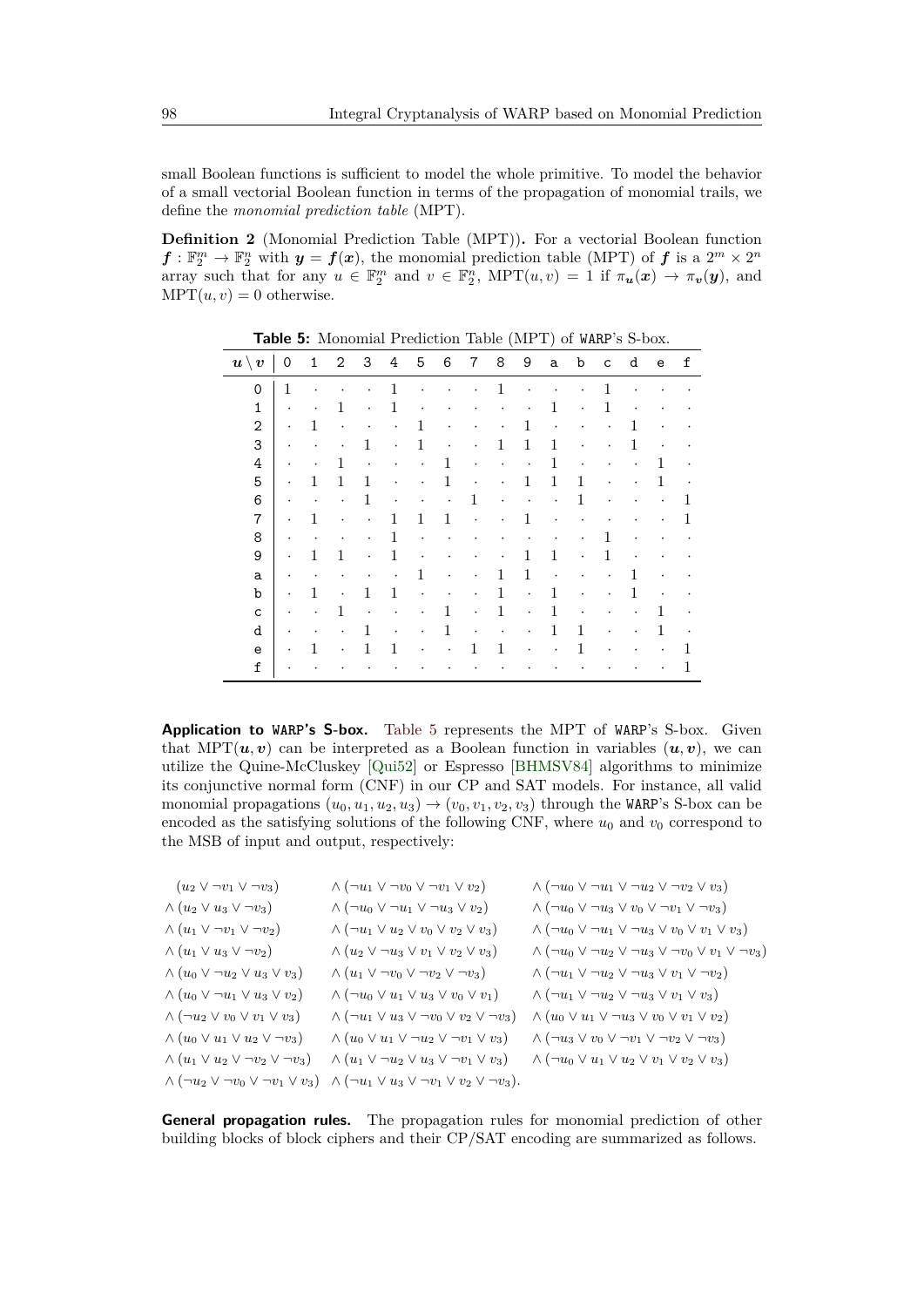**Proposition 1** (AND or Multiplication in  $\mathbb{F}_2$ ). *. For*  $f : \mathbb{F}_2^n \to \mathbb{F}_2$ ,  $f(x_0, x_1, \ldots, x_{n-1}) =$  $x_0 \cdot x_1 \cdots x_{n-1}$ , all valid monomial propagation  $(u_0, \ldots, u_{n-1}) \rightarrow (v)$  can be encoded as:

$$
\left(\bigwedge_{i=0}^{n-1} (v \vee \neg u_i)\right) \wedge \left(\bigwedge_{i=0}^{n-1} (\neg v \vee u_i)\right).
$$

**Proposition 2** (2-bit XOR or Addition in  $\mathbb{F}_2$ ). *For*  $f : \mathbb{F}_2^2 \to \mathbb{F}_2$ ,  $f(x_0, x_1) = x_0 \oplus x_1$ , all *valid monomial propagation*  $(u_0, u_1) \rightarrow (v)$  *can be encoded as* 

$$
(\neg u_0 \vee \neg u_1) \wedge (\neg u_0 \vee v) \wedge (\neg u_1 \vee v) \wedge (u_0 \vee u_1 \vee \neg v).
$$

**Proposition 3** (3-bit XOR). For  $f : \mathbb{F}_2^3 \to \mathbb{F}_2$ ,  $f(x_0, x_1, x_2) = x_0 \oplus x_1 \oplus x_2$ , all valia *monomial propagation*  $(u_0, u_1, u_2) \rightarrow (v)$  *through f can be encoded as:* 

$$
(\neg u_0 \vee \neg u_1) \wedge (\neg u_0 \vee \neg u_2) \wedge (\neg u_1 \vee \neg u_2) \wedge (\neg u_0 \vee v) \wedge (\neg u_1 \vee v) \wedge (\neg u_2 \vee v) \wedge (u_0 \vee u_1 \vee u_2 \vee \neg v).
$$

**Proposition 4** (Negation of 3-bit XOR). *For*  $f : \mathbb{F}_2^3 \to \mathbb{F}_2$ ,  $f(x_0, x_1, x_2) = x_0 \oplus x_1 \oplus x_2 \oplus 1$ , *the valid monomial propagation*  $(u_0, u_1, u_1) \rightarrow (v)$  *through f can be encoded as:* 

$$
(\neg u_0 \vee \neg u_1) \wedge (\neg u_0 \vee \neg u_2) \wedge (\neg u_1 \vee \neg u_2) \wedge (\neg u_1 \vee v) \wedge (\neg u_2 \vee v) \wedge (\neg u_0 \wedge v).
$$

**Proposition 5** (Branching Point or COPY). For  $f : \mathbb{F}_2 \to \mathbb{F}_2^n$ ,  $f(x) = (x, x, \dots, x)$ , all *valid monomial propagation*  $(u) \rightarrow (v_0, \ldots, v_{n-1})$  *through* **f** *can be encoded as:* 

$$
u = \bigvee_{i=0}^{n-1} v_i.
$$

**Model for WARP.** To denote the monomials corresponding to the input of the  $i + 1$ th round, we use  $\pi_{u^{(i)}}(x^{(i)})$ . Accordingly, assuming that we are analyzing r rounds of WARP,  $\pi_{\bm{u}^0}(\bm{x}^{(0)})$ , and  $\pi_{\bm{u}^{(r)}}(\bm{x}^{(r)})$  represent the monomials corresponding to the plaintext and ciphertext, respectively, where  $1 \leq r \leq 41$ . To model the key schedule of WARP, we denote by  $\pi_{v^{(i)}}(\mathbf{k}^{(i)})$  the round key of the *i*th round, and  $\pi_{v^{(0)}}(\mathbf{k}^{(0)})$  represents the monomials in variables of the master key *k*.

<span id="page-7-0"></span>

**Figure 2:** Main variables in our CP model for block ciphers.

Given that a monomial  $\pi_{u^{(i)}}(x^{(i)}) \cdot \pi_{v^{(i)}}(k^{(i)})$  is uniquely specified by  $u^{(i)}$  and  $v^{(i)}$ , as illustrated in [Figure 2,](#page-7-0) our CP and SAT models are described based on variables in  $u^{(i)}$  and  $v^{(i)}$ , for  $0 \leq i \leq r$ . In addition to the main variables represented in [Figure 2,](#page-7-0) we define some additional variables corresponding to the input and output of S-boxes as well. Next, using the propagation rules for S-box, Copy, and Xor with constant, we link the variables of our model to encode the propagation of monomial trails through *r* rounds of WARP, taking the key schedule into account. As a result, any feasible solution of the constructed CP model corresponds to a valid monomial trail. To check the absence of a monomial  $\pi_v(k^{(0)}) \cdot \pi_u(x^{(0)})$  for a certain  $u \in \mathbb{F}_2^n$  and any possible values of  $v \in \mathbb{F}_2^k$  in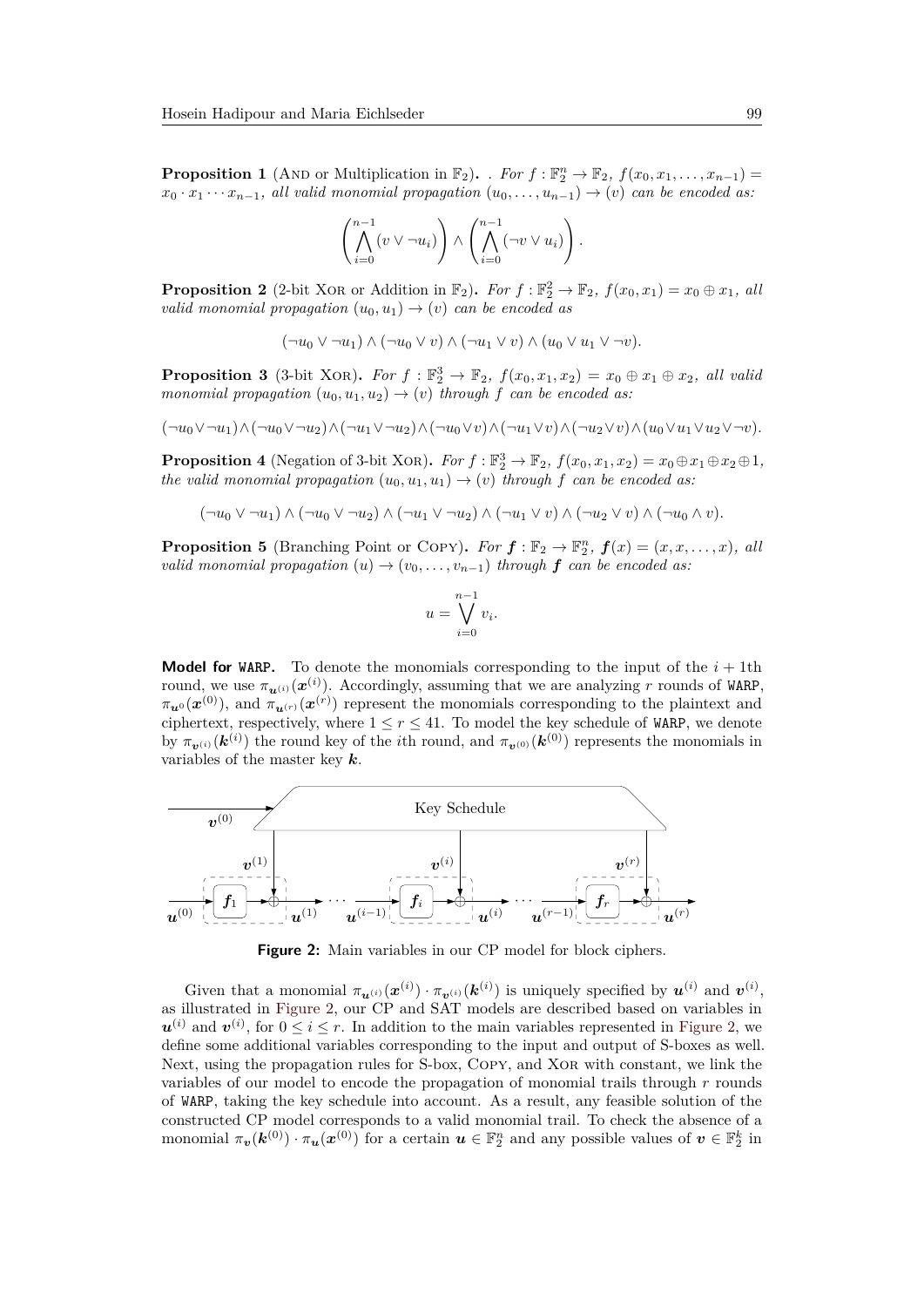the ANF of the *i*th output bit, we check the satisfiability of the model, where  $u^{(0)} = u$ and  $u^{(r)} = e_i$ . If the model becomes unsatisfiable, then there is no valid monomial trail starting from  $\pi_{\bm{v}^{(0)}}(\bm{k}^{(0)}) \cdot \pi_{\bm{u}}(\bm{x}^{(0)})$ , which guarantees that the *i*th output bit is balanced over the set of inputs  $\mathbb{C}_u := \{ x \in \mathbb{F}_2^n : x \leq u \}$ , according to [Lemma 1.](#page-4-0)

If we only fix the variables in  $u^{(0)}$  corresponding to the nonzero values of  $u$  and let the rest of its variables be free, then the unsatisfiality of the model guarantees the absence of  $\pi_v(k^{(0)}) \cdot \pi_w(x^{(0)})$  in the ANF of the *i*th output bit for all  $v \in \mathbb{F}_2^k$  and for all  $w \geq u$ . The advantage is that the constant part of the resulting cube of plaintexts over which the *i*th output bit is balanced should not necessarily take zero value, which gives us more freedom to adjust the overall complexity of the resulting integral attack. Moreover, we can include the constraint  $v^{(0)} \neq 0$  to check whether the *i*th output bit is key-independent, and detect the one-sum property as well.

We implemented the automatic method to search for integral distinguishers based on monomial prediction with three popular encoding methods: CP, MILP, and SAT. It is worth noting that, during our experiments, SAT encoding resulted in a much better performance than the MILP or CP encoding methods. Our approach to taking the key schedule into account is applicable for linear and nonlinear key schedules. However, the efficiency of solving the resulting model may decrease where the key schedule involves many basic operations.

#### <span id="page-8-0"></span>**3.2 Improved Integral Distinguishers of WARP**

The best previous integral distinguisher for WARP was reported by its designers  $[BBI+20]$  $[BBI+20]$ . who propose a 20-round integral distinguisher discovered by a nibble-wise model based on 2-Subset Division Property (2SDP) [\[Tod15\]](#page-20-13). The designers of WARP also claimed that finding an integral distinguisher with a lower data complexity is only possible for less than 20 rounds. Here, thanks to the higher accuracy of our bit-wise model based on monomial prediction to search for integral distinguishers, we not only find a 20-round integral distinguisher with lower data complexity and more balanced output bits, but we are also able to find integral distinguishers for up to 22 rounds of WARP. Exploiting the intrinsic properties of WARP, we also prove that the distinguishers derived from our automatic search can be extended by one round further at the end as well as the beginning. As a result, we can improve the integral distinguishers of WARP by 4 rounds in total.

To look for the longest integral distinguishers of WARP, we check all of the 128 possible plaintext structures with only one constant bit to see whether they yield a key-independent bit at the output. Accordingly, we discovered that for 26 out of 128 possible positions for the constant bit at the input, there is at least one output bit with zero-sum property after 22 rounds. Setting bits (2) or (66) to a constant value results in the highest number of balanced bits at the following output positions:

<span id="page-8-2"></span><span id="page-8-1"></span>
$$
(2) \xrightarrow{22 \text{ rounds}} (20, 21, 22, 23, 118, 60, 61, 62, 63), \tag{2}
$$

$$
(66) \xrightarrow{22 \text{ rounds}} (54, 84, 85, 86, 87, 124, 125, 126, 127). \tag{3}
$$

To find an integral distinguisher with a lower data complexity, we also implemented the method introduced by Eskandari et al. [\[EKKT18\]](#page-19-10) to minimize the number of active bits taking the one-sum property into account as well. Consequently, we verified that there is no integral distinguisher with a lower data complexity for 22 rounds. Next, applying the same strategy for 21 rounds, we found the following distinguishers which are optimal for 21 rounds in terms of data complexity:

<span id="page-8-3"></span>
$$
(24, 25, 26, 27) \xrightarrow{21 \text{ rounds}} (22), \quad (88, 89, 90, 91) \xrightarrow{21 \text{ rounds}} (86). \tag{4}
$$

For 20 rounds, we discovered a distinguisher with one constant nibble at the input yielding 13 more output bits with zero-sum property in comparison to the integral distinguisher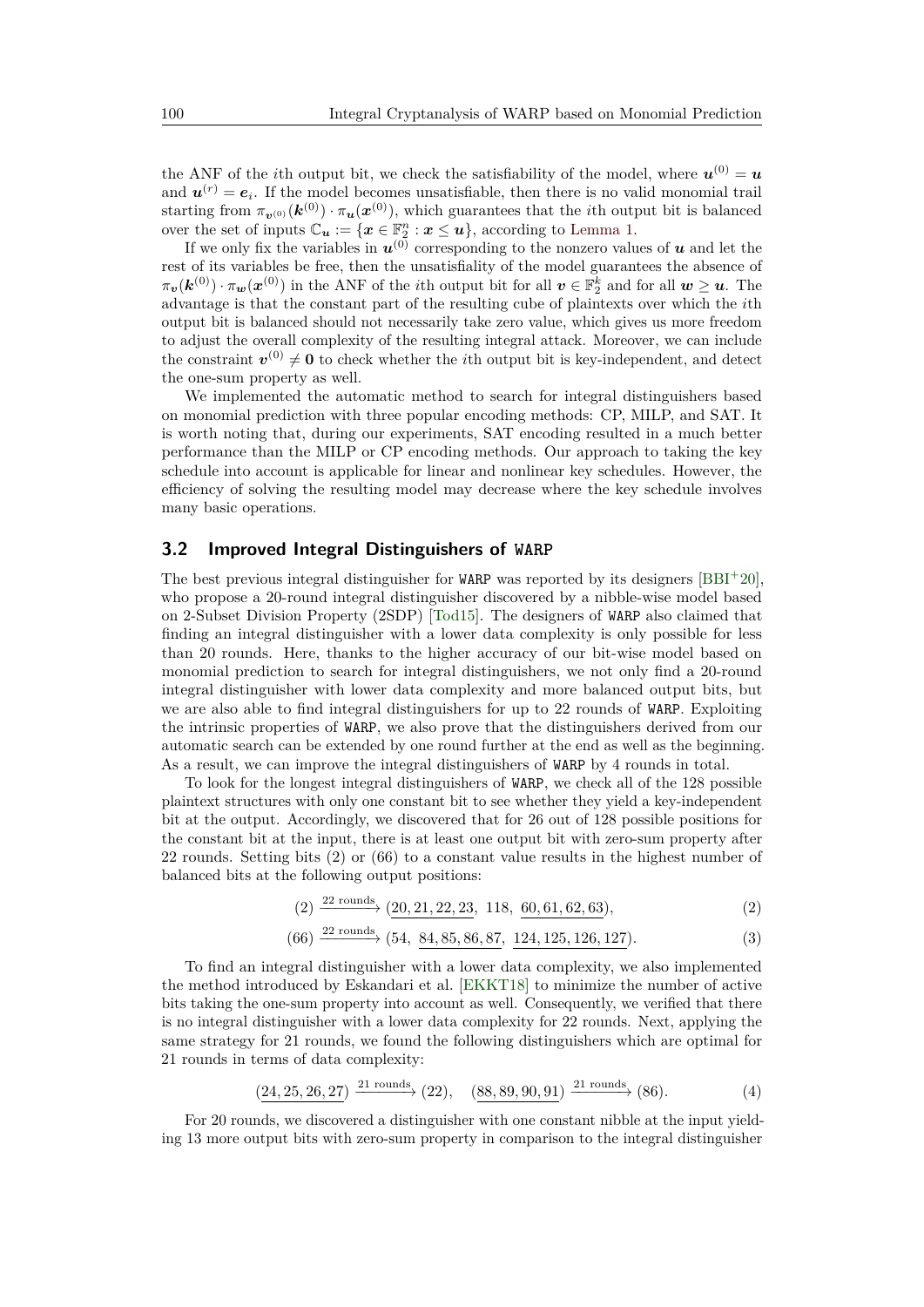proposed by the designers:

$$
\frac{(64,65,66,67)}{84,85,86,87,116,117,118,119,124,125,126,127}.
$$

To disprove the implicit claim of the designers regarding the nonexistence of a 20-round integral distinguisher with data complexity lower than  $2^{124}$  chosen plaintexts, we provide the following 20-round distinguishers with a data complexity of  $2^{123}$  chosen plaintexts:

<span id="page-9-3"></span> $(24, 25, 26, 27, i) \xrightarrow{20 \text{ rounds}} (20, 21, 22, 23, 60, 61, 62, 63), \text{ for } 28 \le i \le 31.$  (5)

**Extension to a generalized integral distinguisher.** The designers of WARP put the XOR with sub-key operation after the S-box application to avoid the complementary property of Feistel-type structure. However, as shown in the following theorem, this property lets us extend all of our discovered integral distinguishers by one round further.

<span id="page-9-2"></span>**Theorem 1.** *Any integral distinguisher for WARP built upon a multiset of even size which yields at least one key-independent bit after r rounds, can be extended to an r* + 1*-round generalized integral distinguisher with the same data complexity.*

*Proof.* Let  $\mathbb C$  denote the multiset of input plaintexts. If the *j*th bit of  $\sum_{\mathbb C} X_{2i}^{(r)}$  is keyindependent for some  $0 \le i \le 15$ , then the same position in  $\sum_{\mathbb{C}} X_{\pi(2i)}^{(r+1)}$  must be keyindependent as well, since  $X_{\pi(2i)}^{(r+1)} = X_{2i}^{(r)}$ . If the *j*th bit  $\sum_{\mathbb{C}} X_{2i+1}^{(r)}$  is key-independent for some  $0 \leq i \leq 15$ , then the *j*th bit of  $\sum_{\mathbb{C}} (S(X_{\pi(2i)}^{(r+1)})$  $\pi^{(r+1)}_{\pi(2i)}$   $\oplus$   $X^{(r+1)}_{\pi(2i+1)}$ ) is key-independent since we have:

$$
\sum_{\mathbb{C}} X_{2i+1}^{(r)} = \sum_{\mathbb{C}} \left( S(X_{\pi(2i)}^{(r+1)}) \oplus X_{\pi(2i+1)}^{(r+1)} \right) \oplus \sum_{\mathbb{C}} K_i^{(b)},
$$

and  $\sum_{\mathbb{C}} K_i^{(b)} = 0$  for any fixed master key, where  $b \in \{0, 1\}.$ 

$$
\Box
$$

In [Subsection 4.1,](#page-10-0) we show how to prepend another initial round to the distinguishers.

**Experimental verification.** To experimentally validate the outcomes of our automatic tool to search for integral distinguishers, we also discovered some practical integral distinguishers with very low data complexity for up to 15 rounds of WARP which are summarized in [Table 6.](#page-9-1) The very low data complexity of these distinguishers makes anyone able to evaluate their correctness with very limited computational resources.

<span id="page-9-1"></span>#Rounds Active Input Nibbles Output Nibbles with Zero-Sum Property  $10 \hspace{1.5cm} (15) \hspace{3.5cm} (0,1,3,7,9,10,12,15,16,18,19,20,25,27,29,31)$ 11 (15) (13,15,17,25,31)  $12 \qquad (0,1) \qquad (1,9,15,29,31)$ 13 (4,5,11) (1,9,15,29,31) 14 (6,7,8,9,29) (13,15,17,25,31) 15 (1,2,3,7,28,29,30,31) (13,15,17,25,31)

**Table 6:** Practical integral distinguishers for 10 to 15 rounds of WARP.

# <span id="page-9-0"></span>**4 Key-Recovery Attack Based on Integral Distinguishers**

We now extend our 22-round integral distinguisher from [Equation 2](#page-8-1) to a 32-round keyrecovery attack by prepending 1 initial round and appending 9 final rounds. The alternative 22-round distinguisher from [Equation 3](#page-8-2) could be similarly extended.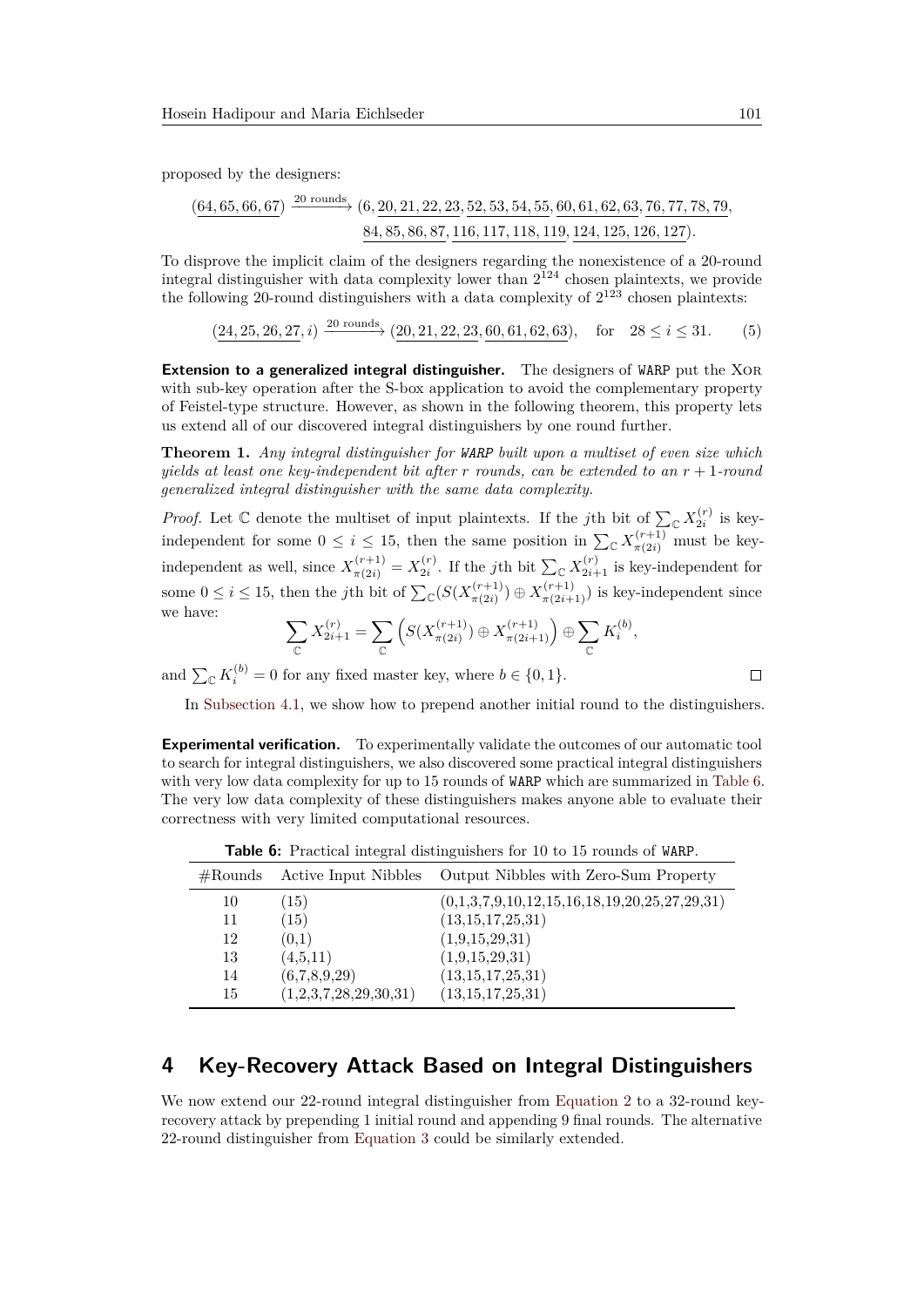### <span id="page-10-0"></span>**4.1 Prepending 1 Round**

We first prepend an initial round to the 22-round integral distinguisher from [Equation 2.](#page-8-1) This distinguisher requires an input set of all  $2^{127}$  chosen plaintexts  $X^{(1)}$  where bit 2 in nibble  $X_0^{(1)}$  is constant. Let  $\mathbb{L}_c = \{(x_0, x_1, x_2, x_3) \in \mathbb{F}_2^4 \mid x_2 = c\}$  denote the set of suitable values for  $X_0^{(1)}$  with constant *c*. If we prepend one round, this nibble is computed as

$$
X_0^{(1)} = S(X_{10}^{(0)}) \oplus X_{11}^{(0)} \oplus K_5^{(0)},
$$

where  $K_5^{(0)}$  is constant, as illustrated in [Figure 3.](#page-10-2) Thus, we get  $X_0^{(1)} \in \mathbb{L}_c$  with *c* equal to the constant bit 2 of  $K_5^{(0)}$  if we choose the input set S with  $2^{127}$  chosen plaintexts:

$$
\mathbb{S} = \{ X^{(0)} \in \mathbb{F}_2^{128} \mid S(X_{10}^{(0)}) \oplus X_{11}^{(0)} \in \mathbb{L}_0 \}.
$$

<span id="page-10-2"></span>

**Figure 3:** Prepending 1 initial round to the 22-round integral distinguisher from [Equation 2](#page-8-1) to obtain a 23-round distinguisher with data complexity  $2^{127}$  and 9 zero-sum bits in  $X^{(23)}$ .

Combined with the extension of [Theorem 1,](#page-9-2) we obtain a generalized, set-based integral distinguisher for  $1+22+1=24$  rounds with the same data complexity of  $2^{127}$ . To the best of our knowledge, this is the best distinguisher for WARP so far. The approach can similarly be applied to the 21-round distinguisher with data complexity  $2^{124}$  in [Equation 4](#page-8-3) and the 20-round distinguisher with  $2^{123}$  in [Equation 5](#page-9-3) to obtain distinguishers for  $1+21+1=23$ and  $1 + 20 + 1 = 22$  rounds, respectively, with the previous complexities.

### <span id="page-10-1"></span>**4.2 Cost Model for Appending Key-Recovery Rounds**

The 1 + 22-round distinguisher of [Figure 3](#page-10-2) gives us 9 zero-sum bits at the output of  $2^{127}$  queried plaintexts. In the design document [\[BBI](#page-19-4)+20, Appendix B.3], the designers discuss a 20-round integral distinguisher and claim that due to the high data complexity, a key-recovery attack can only extend the distinguisher by at most one round and the resulting complexity is "almost close to an exhaustive key search". However, this estimate appears to assume a straightforward key-recovery approach where each of the queried plaintexts is partially decrypted under each of the key guesses, which would require  $2^{124+4}$ [1](#page-10-3)-round decryptions in their example<sup>1</sup>.

<span id="page-10-3"></span><sup>&</sup>lt;sup>1</sup>We remark that due to the effect described in [Theorem 1,](#page-9-2) a 1-round key-recovery attack actually cannot recover any key material, as the key simply cancels out.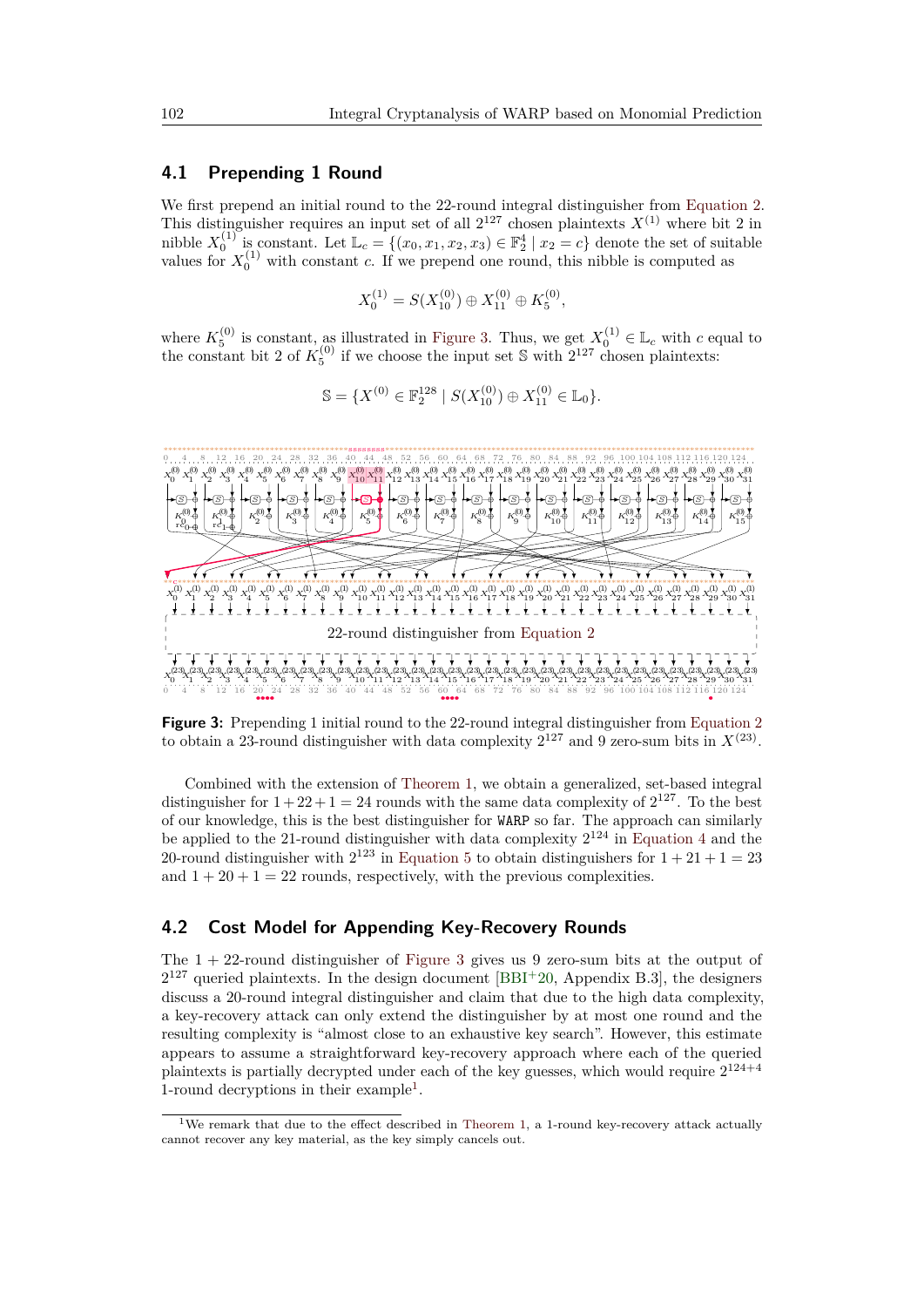**MitM FFT key-recovery approach.** With more advanced approaches for integral attacks such as the Meet-in-the-Middle (MitM) technique [\[SW12\]](#page-20-7) and the Fast Fourier Transform (FFT) technique [\[TA14\]](#page-20-8), as well as a dedicated analysis exploiting WARP's properties such as the position of key addition, we can cover substantially more rounds. Consider a target nibble  $\bigoplus_{\mathbb C} X_i^{(r)}=0$  with *i* odd for an *r*-round integral distinguisher with an input structure  $\mathbb C$  of even size  $|\mathbb C|$ . When we want to recover this nibble based on some key guess and a given set of ciphertexts, WARP's Feistel structure permits us to use the Meet-in-the-Middle approach and independently recover its two contributing branches as

$$
\bigoplus_{\mathbb{C}} X_i^{(r)} = \bigoplus_{\mathbb{C}} S(X_{\pi(i-1)}^{(r+1)}) \oplus X_{\pi(i)}^{(r+1)} \oplus K_{(i-1)/2}^{(r \bmod 2)} = \bigoplus_{\mathbb{C}} S(X_{\pi(i-1)}^{(r+1)}) \oplus \bigoplus_{\mathbb{C}} X_{\pi(i)}^{(r+1)} \stackrel{!}{=} 0,
$$

where the key sum  $\bigoplus_{\mathbb{C}} K_{(i-1)/2}^{(r \mod 2)} = 0$  cancels out for an even-sized set  $\mathbb{C}$ . We refer to these two nibbles  $X_L = S(X_{\pi(i-1)}^{(r+1)})$  and  $X_R = X_{\pi(i)}^{(r+1)} = X_{\pi(\pi(i))}^{(r+2)}$  as the left and right target nibbles, respectively. For both nibbles  $X_L, X_R$  and each of their  $2^4$  possible values  $\bigoplus_{\mathbb{C}} X_{\mathbb{L}}, \bigoplus_{\mathbb{C}} X_{\mathbb{R}}$ , we want to construct a list of key candidates that generates this value. By matching these two lists based on the value (and potentially consistency checks between the two partial key candidates), we obtain all combined key guesses that satisfy the integral property  $\bigoplus_{\mathbb{C}} X_i^{(r)} = 0$ . For a 4-bit property and a 128-bit involved key, we expect a list of  $2^{124}$  remaining key candidates that we can then check by brute-force evaluation. Note that we could also take additional integral conditions into account before brute-forcing (in our distinguishers, we have 9 rather than just 4 zero-sum bits); however, this won't substantially improve the overall attack complexity, so for simplicity, we focus on just one target nibble with its two branches  $X_L$  and  $X_R$  in the following.

To recover each of these branches, we need to compute the targeted nibbles as a function of the ciphertext and key nibbles. Ideally, in case we can represent the target nibble as a function  $X = F(\tilde{K} \oplus \tilde{C})$  that depends only on the XOR of a partial *k*-bit ciphertext  $\tilde{C}$  and key  $\tilde{K}$ , then we can recover  $\bigoplus_{\mathbb{C}} X$  with a complexity of  $\mathcal{O}(k \cdot 2^k)$  using the FFT technique for integral attacks [\[TA14\]](#page-20-8), plus the initial cost of  $|C|$  queries. As the FFT approach works with Boolean functions, we actually need to repeat this 4 times in parallel for the 4 bits of the target nibble; in the following,  $f(\cdot) : \mathbb{F}_2^k \to \mathbb{F}_2$  refers to a Boolean coordinate function of  $F(\cdot): \mathbb{F}_2^k \to \mathbb{F}_2^4$ . More specifically, the FFT approach can compute  $u_{\tilde{K}} = \sum_{C \in \mathbb{C}} f(\tilde{C} \oplus \tilde{K})$  for all  $\tilde{K}$  with the help of the Fast Walsh-Hadamard Transform (FWHT) and two *k*-dimensional vectors  $v$  (encoding  $f$ ) and  $w$  (encoding the set  $\mathbb{C}$ ):

$$
v_i = f(i) \in \{0, 1\},
$$
  $w_i = #\{C \in \mathbb{C} \mid \tilde{C} = i\} \mod 2 \in \{0, 1\},$   $0 \le i < 2^k.$ 

Here,  $w_i \in \{0,1\}$  counts the number of appearances of the partial ciphertext value *i* in C, where we first eliminate all duplicate appearances as they cancel out in  $\bigoplus_{\mathbb{C}} f(\cdot)$ . The results  $u_{\tilde{K}}$  are computed using the  $2^k$ -dimensional Walsh matrix  $\mathbf{H}_{2^k}$  as

$$
u = \mathbf{V} \times w = \frac{1}{2^k} \mathbf{H}_{2^k} \times \text{diag}(\mathbf{H}_{2^k} v) \times \mathbf{H}_{2^k} w
$$

using  $4 \cdot k \cdot 2^k$  additions and can be converted to the desired integral sum  $\bigoplus_{\mathbb{C}} f(\tilde{C} \oplus \tilde{K})$ by reduction modulo 2 [\[TA14\]](#page-20-8).

**Dependency DAG for WARP.** To find the function *F*(·) and thus evaluate the cost of recovering each of these branches, we construct a directed acyclic graph (DAG), the *dependency DAG*, to compute the targeted nibbles as a function of the ciphertext and key nibbles. Each node of the DAG represents a nibble of the internal state or key of WARP. A directed edge from one node (parent) to another (child) indicates that the parent node depends on the child node. Here, we can take advantage of the properties of WARP to compress the DAG and thus the input bitsize *k* of *F*.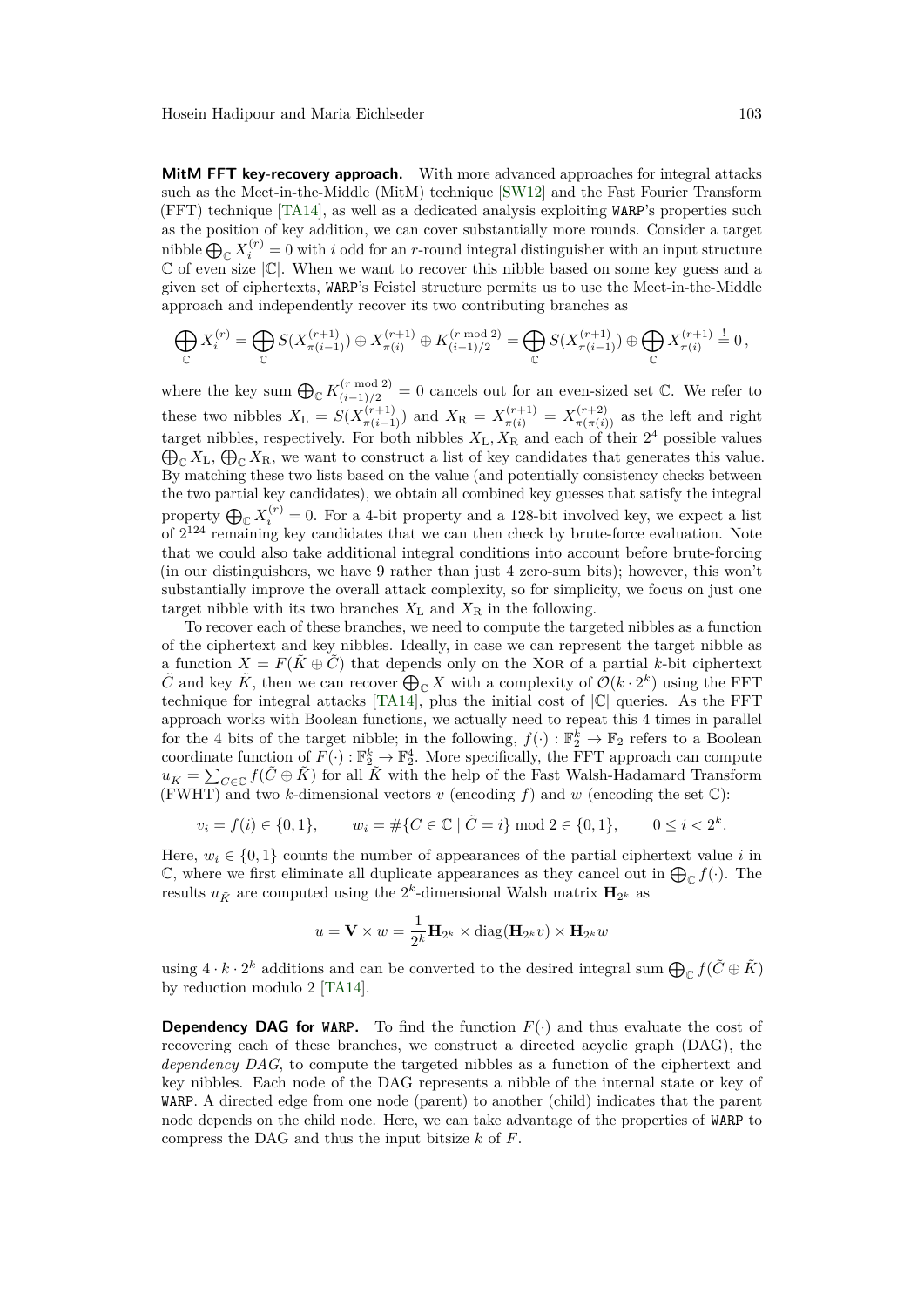- **Nodes** in WARP have one of the following types:
	- **–** *Temporary* (T): any internal state nibble *X* (*r*) *i* starts as a temporary node and can be expanded into one of the following types based on the cipher definition. In particular, a node  $X_i^{(r)}$  turns either into a X node (if *i* odd and  $r \leq R-1$ , spawning children for the left and right cells  $X_{\pi(i-1)}^{(r+1)}, X_{\pi(i)}^{(r+1)}$  and the key  $K_{(i-1)/2}^{(r \mod 2)}$  $(i^{r \mod 2})$ ; or similarly if *i* even and  $r \leq R-2$  via  $X_{\pi(i)}^{(r+1)}$  $\binom{n+1}{\pi(i)}$  or into a C node (otherwise).
	- $Xor$  ( $\dot{\mathbf{x}}$ ): a nibble that is computed as the XOR of its children.
	- $-$  *Key* (K): either a key nibble  $K_i^{(r)}$  or a *synthetic* key nibble corresponding to the Xor of several key nibbles.
	- $\text{C}$  *Ciphertext* (C): either a ciphertext nibble  $C_i^{(R)} = X_i^{(R)}$  or a *synthetic* ciphertext nibble  $S(C_{i-1}^{(R)}) \oplus C_i^{(R)}$ . In particular, a temporary node  $X_i^{(R-1)}$  is expanded into a C-node  $C_i^{(R)}$  if *i* is even, or into an X-node with two children: a C-node  $S(C_{i-1}^{(R)}) \oplus C_i^{(R)}$  and a K-node.
- **Edges** in WARP always link children with a parent of type X, so the parent is computed as the Xor-sum of (a function of) its children. The dependency can be of two types, representing the function applied to the child before Xoring:
	- **–** *Identity* (I) uses the child directly.
	- **–** *S-box* (S) uses *S*(child).

When constructing the DAG, starting from the target nibble as the root node, each node is first created as a temporary T-node and then expanded based on the definition of the cipher as described above. Each node is created based on a given nibble position and with a specified parent and edge type, with the following additional rules:

- If the parent of an X-node is another X-node, it is merged with its parent upon creation, and all the child node's children are directly attached to its parent.
- If the nibble is a key or ciphertext nibble, and the parent node already has a child (sibling) of type K or C, respectively, then no new node is created; instead, the sibling is converted to a synthetic nibble and merged with the given nibble.
	- **–** If the sibling previously had *multiple parents*, it is split into two nodes and only the copy for the target parent is updated with the new cell.
	- **–** Conversely, if the updated synthetic nibble now equals a previously created synthetic nibble, these two are merged into one node by adding the parent to the previously created nibble
- If the nibble already exists as a node, this node is reused, i.e., it has multiple parents.

We now want to point out some special properties of the WARP dependency DAG. Unlike typical Feistel constructions, WARP does not add the round keys at the beginning of each *F*-function, but at the end, together with the Feistel-XOR in an X-node. Additionally, the permutation after the *F*-function step will move each right (odd-indexed) branch to a left (even-indexed) and then back to a right branch, corresponding to another X-node. These X-nodes will be merged, and thus the corresponding keys will also be merged into synthetic key nibbles. This continues recursively until reaching the ciphertext. As a result, all involved keys in a path will be merged into a synthentic key nibble that will end up as a sibling to a synthetic ciphertext node. In other words, the resulting function *F* will be of a form  $F(\tilde{K} \oplus \tilde{C})$  with the synthetic key nibbles  $\tilde{K}$  and synthetic ciphertext nibbles  $\tilde{C}$ . If we consider the diffusion of the target nibble, then the number of distinct synthetic ciphertext nibbles equals the number of activated nibbles *before* the last round, in *X*(*R*−1)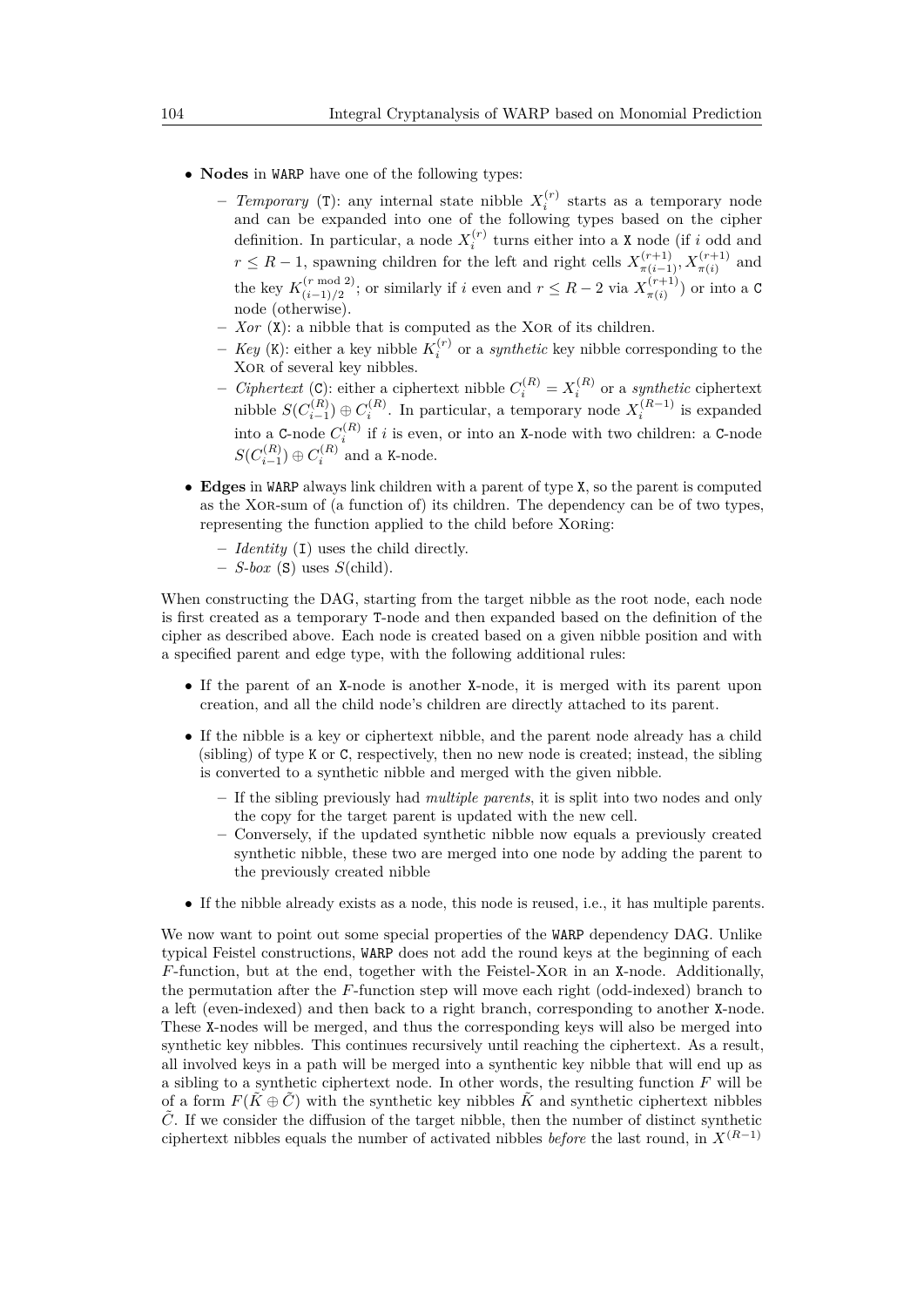(based on the definition of C-nodes). The number of synthetic key nibbles and thus the value *k* determining the complexity may be higher, as some C-nodes may appear as siblings to multiple K-nodes. Still, we observed that the number of K-nodes in our construction is typically lower than a naive count of involved key nibbles. Additional optimizations can take the *rank* of the equivalent key into account, i.e., the rank of the matrix **M** such that  $\tilde{K} = \mathbf{M} \cdot K$ . We discuss this in more detail for the specific dependency DAGs in our attack in the following.

### **4.3 Key-Recovery Attack on 32 Rounds**

Based on the previous discussion, the number of key-recovery rounds is essentially upperbounded by the number of rounds required for full diffusion. WARP generally achieves full diffusion after 10 rounds; the following additional factors impact the number of rounds we can attack:

- Full diffusion in WARP is after 10 rounds for even-indexed branches, but 9 rounds for odd-indexed branches.
- For the MitM attack, the limit is full diffusion of the left branch  $X_L$ , which is an odd-indexed; but we gain the additional first round, where the target nibble is split into  $X_{\text{L}}$  and  $X_{\text{R}}$ .
- We require that diffusion is not full *before* the last round, thus gaining one round: in the last round, we can work with synthetic ciphertext nibbles.

Based on these limitations, we can hope to add no more than 10 rounds. Considering the potential target nibbles in the distinguishers of [Equation 2](#page-8-1) and [3,](#page-8-2) 10 rounds activate between 29 and 31 of the 32 output nibbles in the left branch *X*L, but depend on all 128 bits of key material. The resulting complexity of FFT key recovery would thus probably be above the generic brute-force complexity, depending on the assumed conversion factor of the complexity of additions versus cipher evaluations and other details. We thus focus on 9 rounds appended to the 23-round distinguisher, or 32 rounds (out of 41) overall.

In the distinguisher of [Equation 2](#page-8-1) illustrated in [Figure 3,](#page-10-2) we can choose one of two target nibbles,  $X_5^{(23)}$  or  $X_{15}^{(23)}$ . Their properties are similar, but not identical:  $X_{15}^{(23)}$  activates fewer nibbles before the last round and thus creates fewer synthetic ciphertext nodes (24 for  $X_{15}^{(23)}$ , 26 for  $X_{5}^{(23)}$ ), but both require the same amount of key material. We focus on  $X_5^{(23)}$  for simplicity.

Overall, the target nibble  $X_5^{(23)}$  appears to depend on all ciphertext nibbles and all key nibbles. Applying our dependency algorithm to the right and left branches of the MitM approach in [Figure 4,](#page-14-0) we obtain the dependency DAGs in [Figure 5](#page-15-0) and [Figure 6,](#page-17-0) respectively. We can now use them to separately recover  $\bigoplus_{\mathbb{C}} X_{\mathbb{R}} = \bigoplus_{\mathbb{C}} X_{12}^{(24)}$  (right  $\blacksquare$ ) and  $\bigoplus_{\mathbb{C}} X_{\mathbb{L}} = \bigoplus_{\mathbb{C}} S(X_1^{(24)})$  (left  $\blacksquare$ ) bit-by-bit under each key guess and then merge the results to obtain  $2^{128-4} = 2^{124}$  candidates for the full key. Among these, we can brute-force for the correct key.

**Right branch:**  $\bigoplus_{\mathbb{C}} X_{\mathsf{R}} = \bigoplus_{\mathbb{C}} X_{12}^{(24)} = \bigoplus_{\mathbb{C}} F_{\mathsf{R}}(\tilde{C}_{\mathsf{R}}, \tilde{K}_{\mathsf{R}}).$  According to the dependency DAG illustrated in [Figure 5,](#page-15-0)  $X_{12}^{(24)}$  can be recovered as a function  $F_R(\tilde{K}_R, \tilde{C}_R)$  using 84 bits (21 nibbles) of key information and 80 bits (20 distinct nibbles) of partial ciphertext, of which one appears twice. In a straightforward analysis based on [Figure 4,](#page-14-0) on the other hand, the nibble  $X_R$  appears to depend on 27 distinct key nibbles and 26 ciphertext nibbles. Here, the key information corresponds to an equivalent key  $\tilde{K}_{\rm R}$  computed as a linear function with full rank of the original key. Similarly, the ciphertext information corresponds to an equivalent ciphertext  $\tilde{C}_R$  whose nibbles are nonlinear combinations of the original ciphertext nibbles. We will recover the equivalent key based on the equivalent ciphertexts.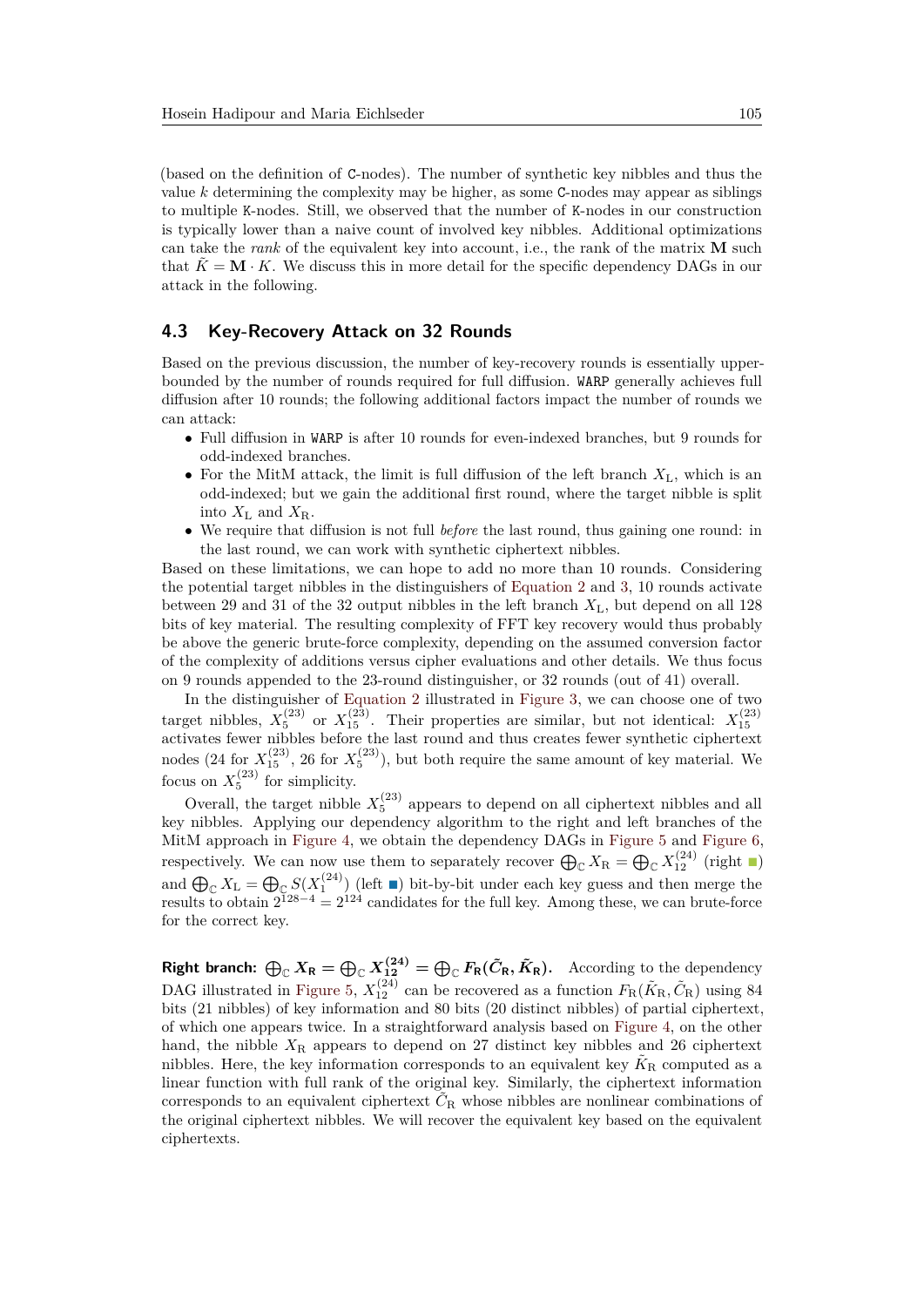

<span id="page-14-0"></span>

**Figure 4:** Key recovery for 9 rounds of WARP after the 23-round distinguisher of [Figure 3.](#page-10-2)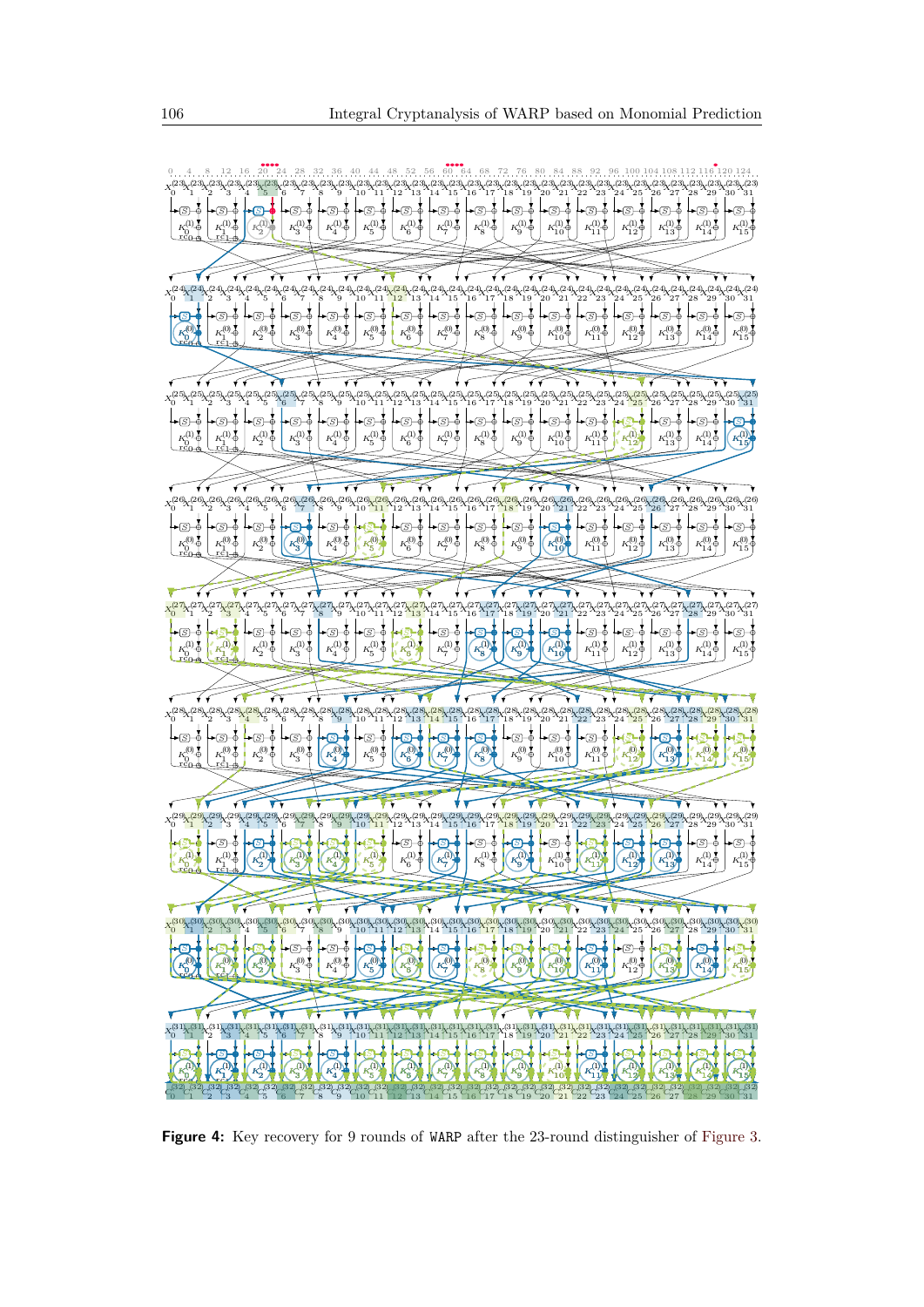<span id="page-15-0"></span>![](_page_15_Figure_1.jpeg)

**Figure 5:** Dependency DAG for right branch of 9-round MitM key recovery in [Figure 4.](#page-14-0)

Observe that one nibble of key information is irrelevant for recovering the integral sum: The nibble  $K_{12}^{(1)} \oplus K_6^{(1)} \oplus K_{10}^{(1)} \oplus K_{10}^{(1)}$  appears linearly in the sum and will thus cancel out when summed over the total, even number of ciphertexts. The corresponding ciphertext nibble  $S(C_{20}^{(32)}) \oplus C_{21}^{(32)}$  sums to a constant that we can evaluate immediately upon collection of the ciphertexts. The remaining 20 equivalent key and 19 ciphertext nibbles appear in paired sums  $\tilde{K}_{\text{R}i} \oplus \tilde{C}_{\text{R}i}$ ,  $0 \leq i < 20$ , except  $S(C_{28}^{(32)}) \oplus C_{29}^{(32)}$  which appears twice with different keys; we can simply include this nibble twice when transforming the ciphertexts *C* into the compressed ciphertexts  $\tilde{C}_R$  for the right branch  $X_R$ . This means that  $\tilde{K}_R$  essentially serves as a whitening key, and the function  $F_R(\tilde{K}_R, \tilde{C}_R)$  is actually a function  $F_{\rm R}(\tilde{K}_{\rm R} \oplus \tilde{C}_{\rm R})$  with input size  $k = 80$ .

Thus, we can apply the FFT approach as discussed in [Subsection 4.2](#page-10-1) to each of the 4 bits of  $X_R$ . With a complexity of  $4 \cdot 4 \cdot k \cdot 2^k = 16 \cdot 80 \cdot 2^{80} = 2^{90.32}$  additions, we obtain a table that maps each of the  $2^4$  possible values of  $\bigoplus_{\mathbb{C}} X_{\mathbb{R}} = \bigoplus_{\mathbb{C}} X_{12}^{(24)}$  to a list of about  $2^{80-4} = 2^{76}$  values of the partial key  $\tilde{K}_R$  that produce this sum. By applying an invertible linear function, we can transform the key candidates to the simpler equivalent form

$$
\tilde{K}_{\rm R} = K_1^{(0)}, K_2^{(0)}, K_5^{(0)} \oplus K_9^{(0)}, K_6^{(0)} \oplus K_{12}^{(0)}, K_8^{(0)} \oplus K_{14}^{(0)}, K_{10}^{(0)}, K_{13}^{(0)}, K_{15}^{(0)},
$$
\n
$$
K_0^{(1)}, K_1^{(1)} \oplus K_5^{(1)} \oplus K_{11}^{(1)}, K_3^{(1)}, K_4^{(1)}, K_5^{(1)} \oplus K_{15}^{(1)}, K_6^{(1)}, \ldots K_9^{(1)}, K_{12}^{(1)}, K_{13}^{(1)}, K_{14}^{(1)}.
$$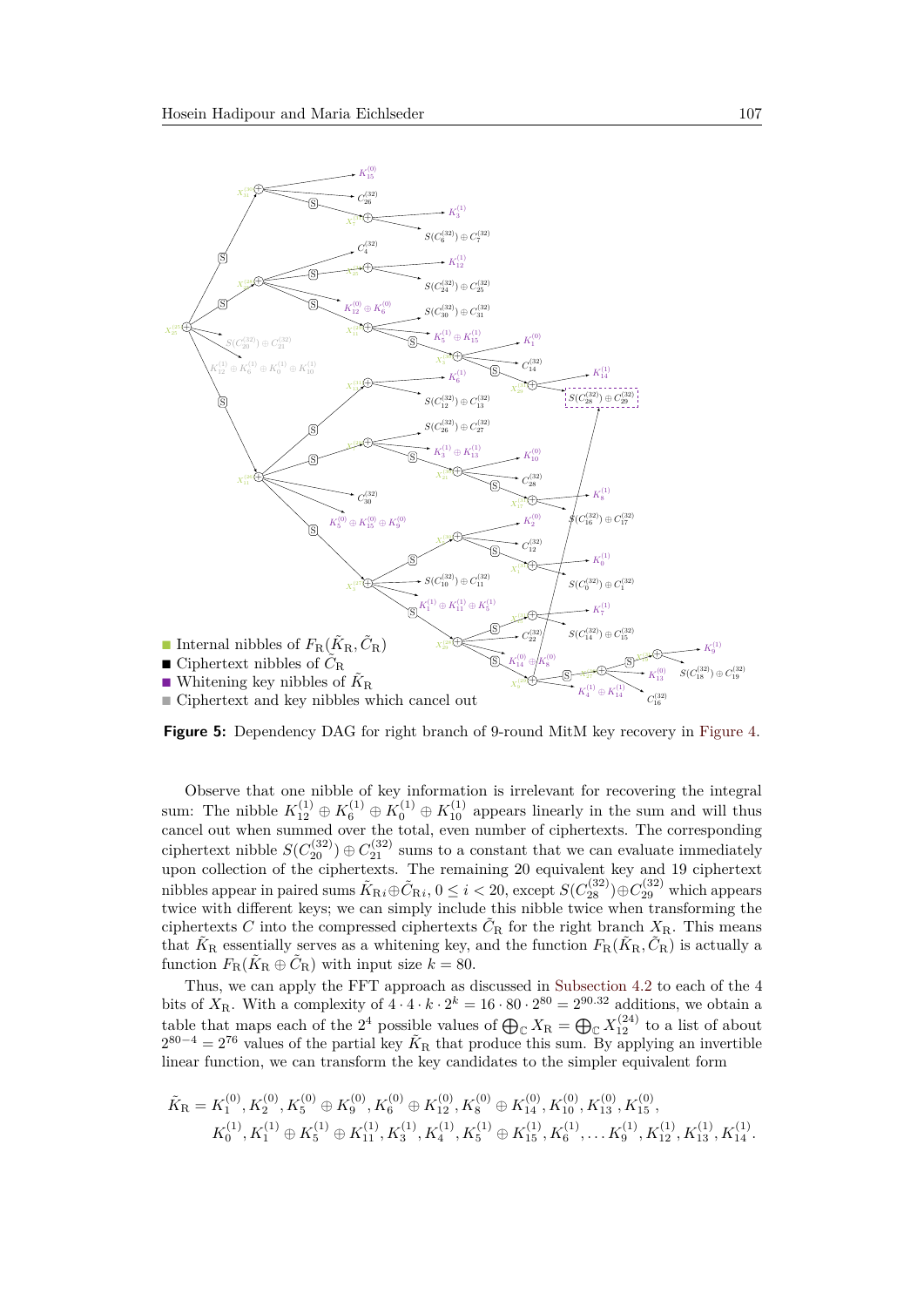**Left branch:**  $\bigoplus_{\mathbb C} X_{\mathsf L} = \bigoplus_{\mathbb C} S(X_1^{(24)}) = \bigoplus_{\mathbb C} F_{\mathsf L}(\tilde{C}_{\mathsf L}, \tilde{K}_{\mathsf L}).$  Similarly to the right branch, we automatically generate the dependency DAG for the left branch with the algorithm of [Subsection 4.2.](#page-10-1) According to the dependency DAG,  $X_1^{(24)}$  can be recovered as a function  $F_{\rm L}(\tilde{K}_{\rm L},\tilde{C}_{\rm L})$  using 104 bits (26 distinct nibbles) of partial ciphertext, of which several appear in multiple tree branches, and 128 bits (32 nibbles) of key information. However, these 32 key nibbles only correspond to a space of  $2^{28.4}$  actual key candidates, as some key terms are linearly dependent. For example, it is easy to see in [Figure 4](#page-14-0) that  $K_{12}^{(0)}$ ,  $K_{15}^{(0)}$  are not involved in this DAG. Unfortunately, it is not trivial to exploit these dependencies when using the FFT key-recovery approach: For example, if 3 linearly dependent key nodes appear together with 3 distinct ciphertext nodes in completely different parts of the DAG, we still have to first recover the full 3-nibble key material (with the corresponding cost) and can only then filter out inconsistent keys. Furthermore, we cannot handle the multiple shared ciphertext nodes in the same way as in the right branch, as the resulting complexity would be prohibitive.

*Postprocessing the DAG.* We thus first apply an additional *postprocessing step* to the DAG. Consider again the DAG for the right branch, as illustrated in [Figure 5,](#page-15-0) where one of the C-nodes,  $S(C_{28}^{(32)}) \oplus C_{29}^{(32)}$ , is shared by two parent X-nodes. Both parents also share the key nibble  $K_{14}^{(1)}$ , but due to our merging steps, this is part of two different K-nodes. Instead of linking the merged parent  $X_9^{(29)}$  only with the C-node, we can link it directly with the other X-node  $X_{29}^{(31)}$  and update its K-child from  $K_4^{(1)} \oplus K_{14}^{(1)}$  to  $K_4^{(1)}$ ; in other words, we can un-merge the two original XORs combined in  $X_9^{(29)}$ . The remaining K-node  $K_4^{(1)}$  now becomes an *internal* key without a corresponding C-node. This situation occurs similarly 6 times in the DAG for the left branch, and we update the DAG in the same way, thus creating 6 internal key nodes. In total, we now have 26 ciphertext nodes paired with key nodes, plus the 6 internal key nodes. We refer to the paired key nodes as whitening key nodes. Of the 6 new internal key nodes, 2 involve the same key nibble as a paired whitening key node  $(K_6^{(0)}$  and  $K_{12}^{(1)}$ ). The resulting, postprocessed dependency DAG is illustrated in [Figure 6.](#page-17-0)

*Key-recovery approach.* To take advantage of the linear dependencies between some of the key nodes, we split the key nibbles into three categories (internal keys  $\blacksquare$ , whitening keys **n**, and internal+whitening keys **n** that appear in both roles), and proceed as follows:

- Repeat for each guessed value of the internal+whitening keys  $\blacksquare K_6^{(0)}$ ,  $K_{12}^{(1)}$  (2<sup>8</sup> ×):
	- 1. Transform the nodes depending only on these two keys plus any ciphertext nodes into new synthetic ciphertext nodes  $\blacksquare$ :
		- $X_{25}^{(31)} = K_{12}^{(1)} ⊕ S(C_{24}^{(32)}) ⊕ C_{25}^{(32)}$ , which is now paired with the previous internal key  $K_8^{(1)} \oplus K_2^{(1)}$ , turning it into a whitening key.
		- $X_{19}^{(29)} = S(S(K_{12}^{(1)} \oplus S(C_{24}^{(32)}) \oplus C_{25}^{(32)}) \oplus C_{5}^{(32)} \oplus K_{6}^{(0)}) \oplus S(C_{6}^{(32)}) \oplus C_{7}^{(32)},$ which is paired with the previous whitening key  $K_9^{(1)} \oplus K_3^{(1)}$ .
	- 2. Repeat for each guessed value of internal keys  $\blacksquare K_8^{(0)}, K_7^{(1)}, K_{10}^{(1)} \oplus K_4^{(1)}$  (2<sup>12</sup>×):
		- (a) With these 5 internal key bytes fixed, we get a reduced DAG with 25 ciphertext nodes and whitening keys: the 2 new synthetic ones created in the previous step  $\blacksquare$ , plus 23 regular ones  $\blacksquare$ .
		- (b) Run the FFT key recovery approach with  $k = 4.25 = 100$  as before on each of the 4 bits of  $X_L = S(X_1^{(24)})$ , with a total complexity of 4.4.100.2<sup>100</sup> = 2<sup>110.64</sup> additions.
		- (c) The result is a map from each of the  $2^4$  values of  $\bigoplus_{\mathbb{C}} X_{\mathbb{L}}$  to a list of about  $2^{100-4} = 2^{96}$  values of the partial key  $\tilde{K}$  that produce this sum. As some of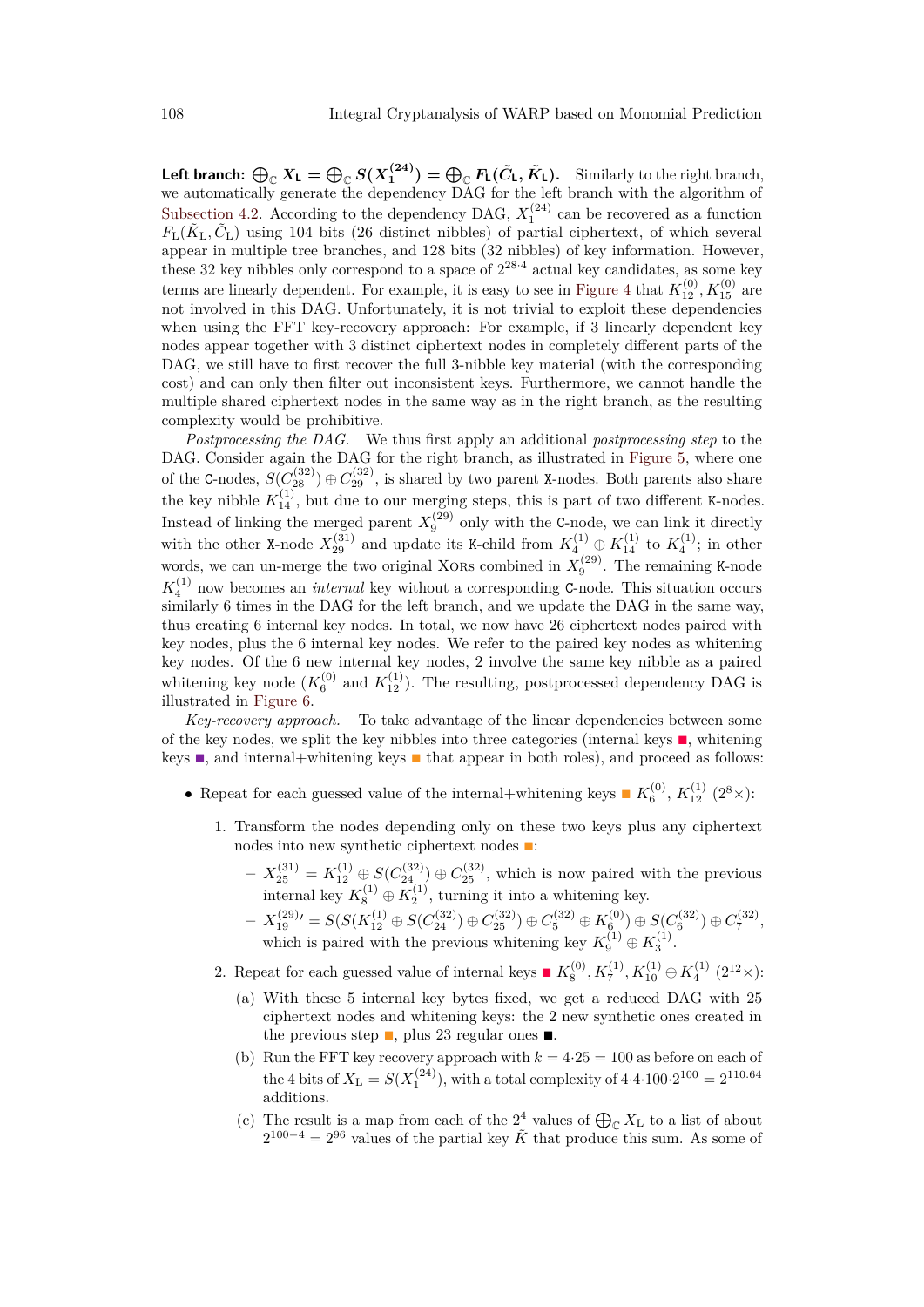the involved key nodes are linearly dependent, we can check for consistency and thus reduce this set to  $2^{96-4-4} = 2^{88}$  candidates per value:

- − Check that  $K_8^{(1)}$  ⊕  $K_2^{(1)}$ ,  $K_8^{(1)}$ , and  $K_2^{(1)}$  are consistent
- $-$  Check that  $K_9^{(1)}$  ⊕  $K_3^{(1)}$  ⊕  $K_{13}^{(1)}$  ⊕  $K_{15}^{(1)}$ ,  $K_9^{(1)}$  ⊕  $K_3^{(1)}$ ,  $K_{13}^{(1)}$  ⊕  $K_7^{(1)}$ ,  $K_7^{(1)}$ , and  $K_{15}^{(1)}$  are consistent
- **–** Then, we can apply a linear function to the remaining key candidates to transform them back to the values of the 28 key nibbles  $K_0^{(0)}$ ,  $K_1^{(0)} \oplus K_7^{(0)},\ K_2^{(0)},\ K_3^{(0)} \oplus K_7^{(0)},\ K_4^{(0)} \oplus K_{14}^{(0)},\ K_5^{(0)},\ K_6^{(0)},\ K_8^{(0)},\ \ldots,$  $K_{11}^{(0)}, K_{13}^{(0)}, K_0^{(1)}, \ldots, K_{15}^{(1)}.$

<span id="page-17-0"></span>![](_page_17_Figure_5.jpeg)

**Figure 6:** Dependency DAG for left branch of 9-round MitM key recovery in [Figure 4.](#page-14-0)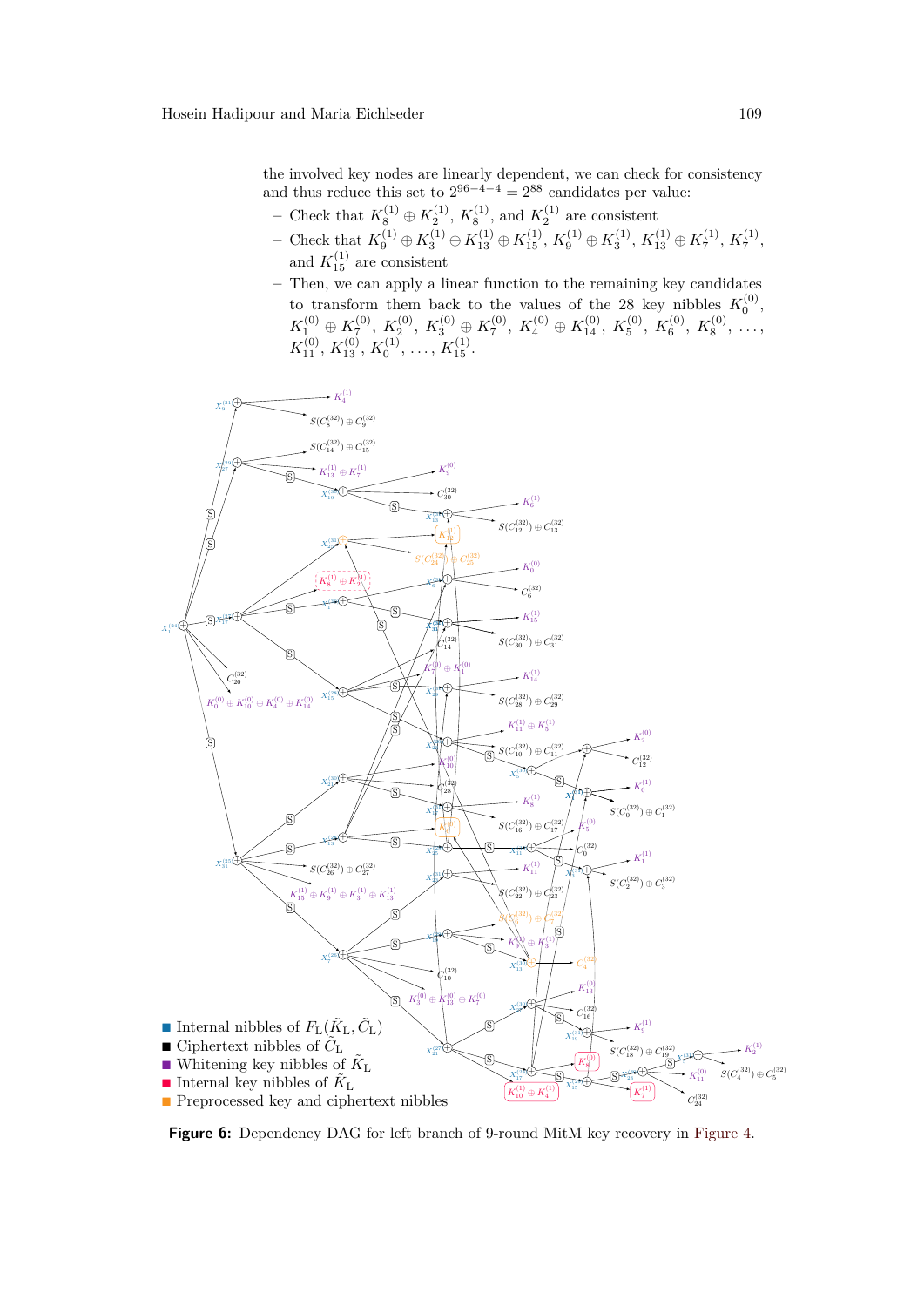As a result, for each of the  $2^4$  potential values of  $\bigoplus_{\mathbb{C}} X_{\mathbb{L}}$  and each of the  $2^{20}$  values of the internal key, we have  $2^{88}$  whitening key candidates  $\tilde{K}_{\text{L}}$  that map to this value. With the rough estimate that 1 addition (of less than 128 bits) has the same cost as 1 cipher round or  $\frac{1}{32} = 2^{-5}$  cipher evaluations, the total cost of this process is about  $2^{8+12} \cdot 2^{110.64} \cdot 2^{-5} = 2^{125.64}$  cipher evaluations and thus less than the data collection phase.

**Combining the key information.** After the previous step, for each of the  $2<sup>4</sup>$  possible matching values of  $\bigoplus_{\mathbb{C}} X_{\mathbb{L}}$  and  $\bigoplus_{\mathbb{C}} X_{\mathbb{R}}$ , we have  $2^{108}$  key candidates for the 28-nibble key

$$
\tilde{K}_{\mathcal{L}} = K_0^{(0)}, K_1^{(0)} \oplus K_7^{(0)}, K_2^{(0)}, K_3^{(0)} \oplus K_7^{(0)}, K_4^{(0)} \oplus K_{14}^{(0)}, K_5^{(0)}, K_6^{(0)}, K_8^{(0)}, \ldots, K_{11}^{(0)}, K_{13}^{(0)},
$$
  

$$
K_0^{(1)}, \ldots, K_{15}^{(1)}
$$

and 2 <sup>76</sup> candidates for the 21-nibble key

$$
\begin{aligned} \tilde{K}_{\mathrm{R}} &= K_{1}^{(0)}, K_{2}^{(0)}, K_{5}^{(0)} \oplus K_{9}^{(0)}, K_{6}^{(0)} \oplus K_{12}^{(0)}, K_{8}^{(0)} \oplus K_{14}^{(0)}, K_{10}^{(0)}, K_{13}^{(0)}, K_{15}^{(0)}, \\ & K_{0}^{(1)}, K_{1}^{(1)} \oplus K_{5}^{(1)} \oplus K_{11}^{(1)}, K_{3}^{(1)}, K_{4}^{(1)}, K_{5}^{(1)} \oplus K_{15}^{(1)}, K_{6}^{(1)}, \ldots K_{9}^{(1)}, K_{12}^{(1)}, K_{13}^{(1)}, K_{14}^{(1)}. \end{aligned}
$$

We can match them efficiently by sorting the values for  $\tilde{K}_{\text{L}}$  and  $\tilde{K}_{\text{R}}$  based on the 12 nibbles of  $K^{(1)}$  involved in  $\tilde{K}_{\rm R}$  and the 4 nibbles  $K_2^{(0)}$ ,  $K_{10}^{(0)}$ ,  $K_{13}^{(0)}$ ,  $K_5^{(0)} \oplus K_{9}^{(0)}$ , leaving about  $2^{76-4.16} = 2^{12}$  candidates for  $\tilde{K}_R$  and  $2^{108-\tilde{4}\cdot 16} = 2^{44}$  candidates for  $\tilde{K}_L$  per matching value. Then, for each of the  $2^4 \cdot 2^{4 \cdot 16} = 2^{68}$  values of the combined matching value (target sum X and partial key), we get  $2^{12} \cdot 2^{44} = 2^{56}$  candidates for the complete key, as the rest of  $\tilde{K}_{\rm L}$  and  $\tilde{K}_{\rm R}$  together fully determines the key. The resulting  $2^{68} \cdot 2^{56} = 2^{124}$  key candidates can be tested with brute-force search.

**Complexity.** Overall, the time and data complexity is dominated by the data requirement of  $2^{127}$  chosen-plaintext queries for the distinguisher. When using a shorter distinguisher to achieve a less marginal complexity, the dominating complexity is  $2^{124}$  for exhaustively testing the remaining key candidates. The memory complexity depends on the required memory for FWHT with  $k = 100$  using about  $2^{100}$  counters, plus storing the corresponding partial ciphertexts using  $2^{26\cdot4} = 2^{104}$  bits, plus  $2^{108}$  partial key candidates (all for the left branch in our 32-round integral attack), so in total less than 2 <sup>108</sup> 128-bit states with some optimization potential by rearranging the key-combining step.

## **5 Conclusion**

WARP achieves its design goals with the help of a generalized Feistel network with a high number of small branches as well as some special design choices like a low-area S-box and a key addition after this S-box in the Feistel-*F*-function. Since the focus is on low area, the function has a relatively slow diffusion. Previous analysis results only take these properties into account to a limited extent. For example, the previous 21-round integral attack sketched by the designers takes neither the bitwise S-box definition nor the key position into account for potential improvements.

We show how a more detailed analysis of these properties, such as the ANF and bitwise Monomial Prediction properties of the S-box, allow us to target significantly more rounds with a comparable complexity. For our 32-round attack, we used our implementation of Hu et al.'s monomial prediction as well as manual observations to extend the distinguisher by 4 rounds. To cover as many rounds as possible in the key-recovery phase despite the high data complexity of the underlying distinguisher, we implemented a graph-based model of the intermediate variables required for key recovery as a directed acyclic graph. We showed how to restructure this graph in order to obtain a representation that works well with optimized key-recovery techniques, particularly FFT key recovery. Our improvements provide a tighter estimate of the security margin of WARP, but do not threaten its security.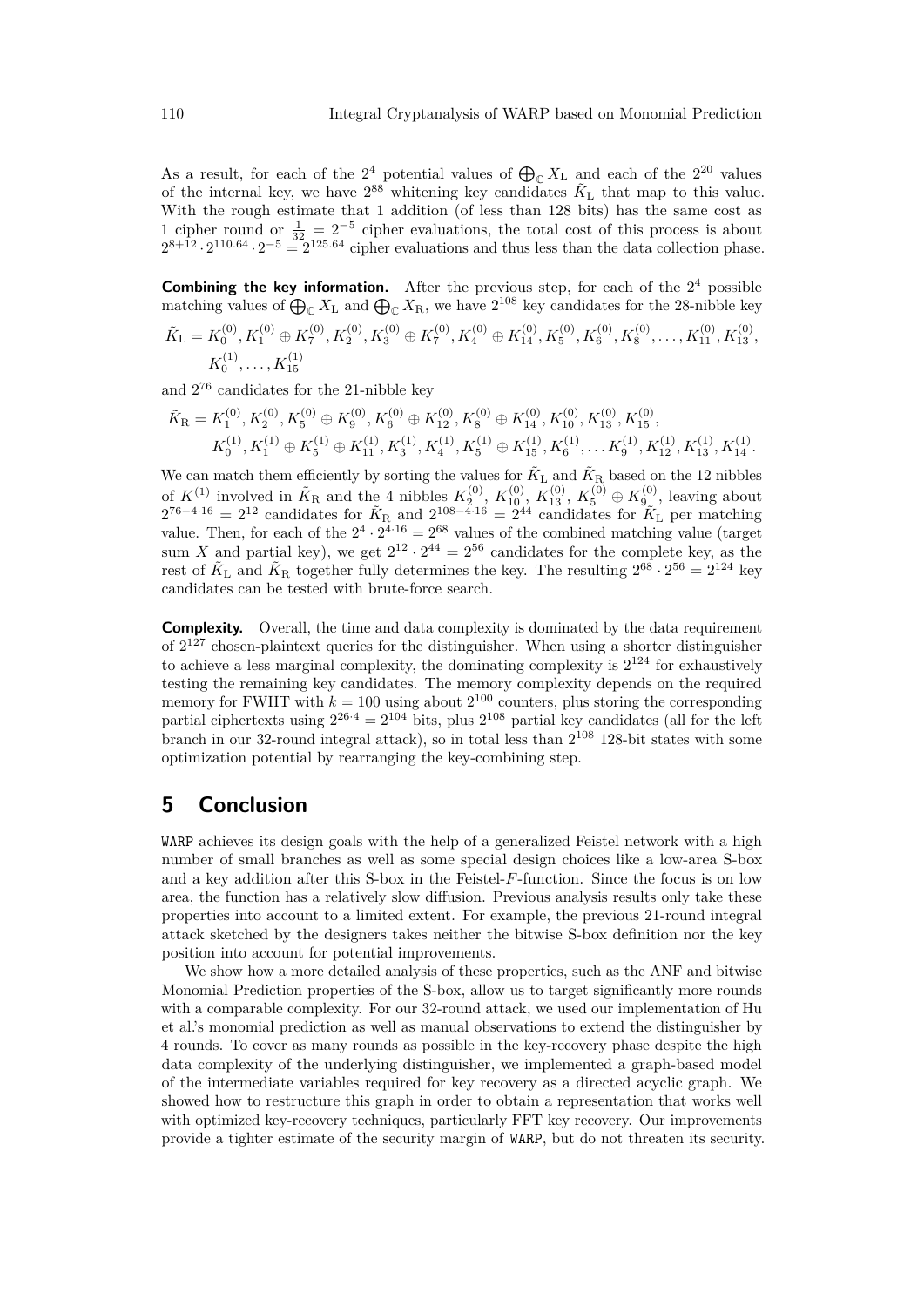### **References**

- <span id="page-19-2"></span>[Ava17] Roberto Avanzi. The QARMA block cipher family. almost MDS matrices over rings with zero divisors, nearly symmetric Even-Mansour constructions with non-involutory central rounds, and search heuristics for low-latency s-boxes. *IACR Trans. Symmetric Cryptol.*, 2017(1):4–44, 2017. [doi:10.13154/tosc.](http://dx.doi.org/10.13154/tosc.v2017.i1.4-44) [v2017.i1.4-44](http://dx.doi.org/10.13154/tosc.v2017.i1.4-44).
- <span id="page-19-3"></span>[BBI<sup>+</sup>15] Subhadeep Banik, Andrey Bogdanov, Takanori Isobe, Kyoji Shibutani, Harunaga Hiwatari, Toru Akishita, and Francesco Regazzoni. Midori: A block cipher for low energy. In *ASIACRYPT 2015*, volume 9453 of *LNCS*, pages 411–436. Springer, 2015. [doi:10.1007/978-3-662-48800-3\\_17](http://dx.doi.org/10.1007/978-3-662-48800-3_17).
- <span id="page-19-4"></span>[BBI<sup>+</sup>20] Subhadeep Banik, Zhenzhen Bao, Takanori Isobe, Hiroyasu Kubo, Fukang Liu, Kazuhiko Minematsu, Kosei Sakamoto, Nao Shibata, and Maki Shigeri. WARP: Revisiting GFN for lightweight 128-bit block cipher. In *SAC 2020*, volume 12804 of *LNCS*, pages 535–564. Springer, 2020. [doi:10.1007/](http://dx.doi.org/10.1007/978-3-030-81652-0_21) [978-3-030-81652-0\\_21](http://dx.doi.org/10.1007/978-3-030-81652-0_21).
- <span id="page-19-9"></span>[BHMSV84] Robert K. Brayton, Gary D. Hachtel, Curtis T. McMullen, and Alberto L. Sangiovanni-Vincentelli. *Logic Minimization Algorithms for VLSI Synthesis*, volume 2 of *The Kluwer International Series in Engineering and Computer Science*. Springer, 1984.
- <span id="page-19-0"></span>[BKL<sup>+</sup>07] Andrey Bogdanov, Lars R. Knudsen, Gregor Leander, Christof Paar, Axel Poschmann, Matthew J. B. Robshaw, Yannick Seurin, and C. Vikkelsoe. PRESENT: an ultra-lightweight block cipher. In *CHES 2007*, volume 4727 of *LNCS*, pages 450–466. Springer, 2007. [doi:10.1007/978-3-540-74735-2\\_](http://dx.doi.org/10.1007/978-3-540-74735-2_31) [31](http://dx.doi.org/10.1007/978-3-540-74735-2_31).
- <span id="page-19-5"></span>[BPP<sup>+</sup>17] Subhadeep Banik, Sumit Kumar Pandey, Thomas Peyrin, Yu Sasaki, Siang Meng Sim, and Yosuke Todo. GIFT: A small present – towards reaching the limit of lightweight encryption. In *CHES 2017*, volume 10529 of *LNCS*, pages 321–345. Springer, 2017. [doi:10.1007/978-3-319-66787-4\\_16](http://dx.doi.org/10.1007/978-3-319-66787-4_16).
- <span id="page-19-7"></span>[DKR97] Joan Daemen, Lars R. Knudsen, and Vincent Rijmen. The block cipher Square. In *FSE 1997*, volume 1267 of *LNCS*, pages 149–165. Springer, 1997. [doi:10.1007/BFb0052343](http://dx.doi.org/10.1007/BFb0052343).
- <span id="page-19-10"></span>[EKKT18] Zahra Eskandari, Andreas Brasen Kidmose, Stefan Kölbl, and Tyge Tiessen. Finding integral distinguishers with ease. In *SAC 2018*, volume 11349 of *LNCS*, pages 115–138. Springer, 2018. [doi:10.1007/978-3-030-10970-7\\_6](http://dx.doi.org/10.1007/978-3-030-10970-7_6).
- <span id="page-19-8"></span>[FKL<sup>+</sup>00] Niels Ferguson, John Kelsey, Stefan Lucks, Bruce Schneier, Michael Stay, David A. Wagner, and Doug Whiting. Improved cryptanalysis of Rijndael. In *FSE 2000*, volume 1978 of *LNCS*, pages 213–230. Springer, 2000. [doi:](http://dx.doi.org/10.1007/3-540-44706-7_15) [10.1007/3-540-44706-7\\_15](http://dx.doi.org/10.1007/3-540-44706-7_15).
- <span id="page-19-1"></span>[GPPR11] Jian Guo, Thomas Peyrin, Axel Poschmann, and Matthew J. B. Robshaw. The LED block cipher. In *CHES 2011*, volume 6917 of *LNCS*, pages 326–341. Springer, 2011. [doi:10.1007/978-3-642-23951-9\\_22](http://dx.doi.org/10.1007/978-3-642-23951-9_22).
- <span id="page-19-6"></span>[GPV19] Kishan Chand Gupta, Sumit Kumar Pandey, and Ayineedi Venkateswarlu. Almost involutory recursive MDS diffusion layers. *Des. Codes Cryptogr.*, 87(2-3):609–626, 2019. [doi:10.1007/s10623-018-0582-2](http://dx.doi.org/10.1007/s10623-018-0582-2).